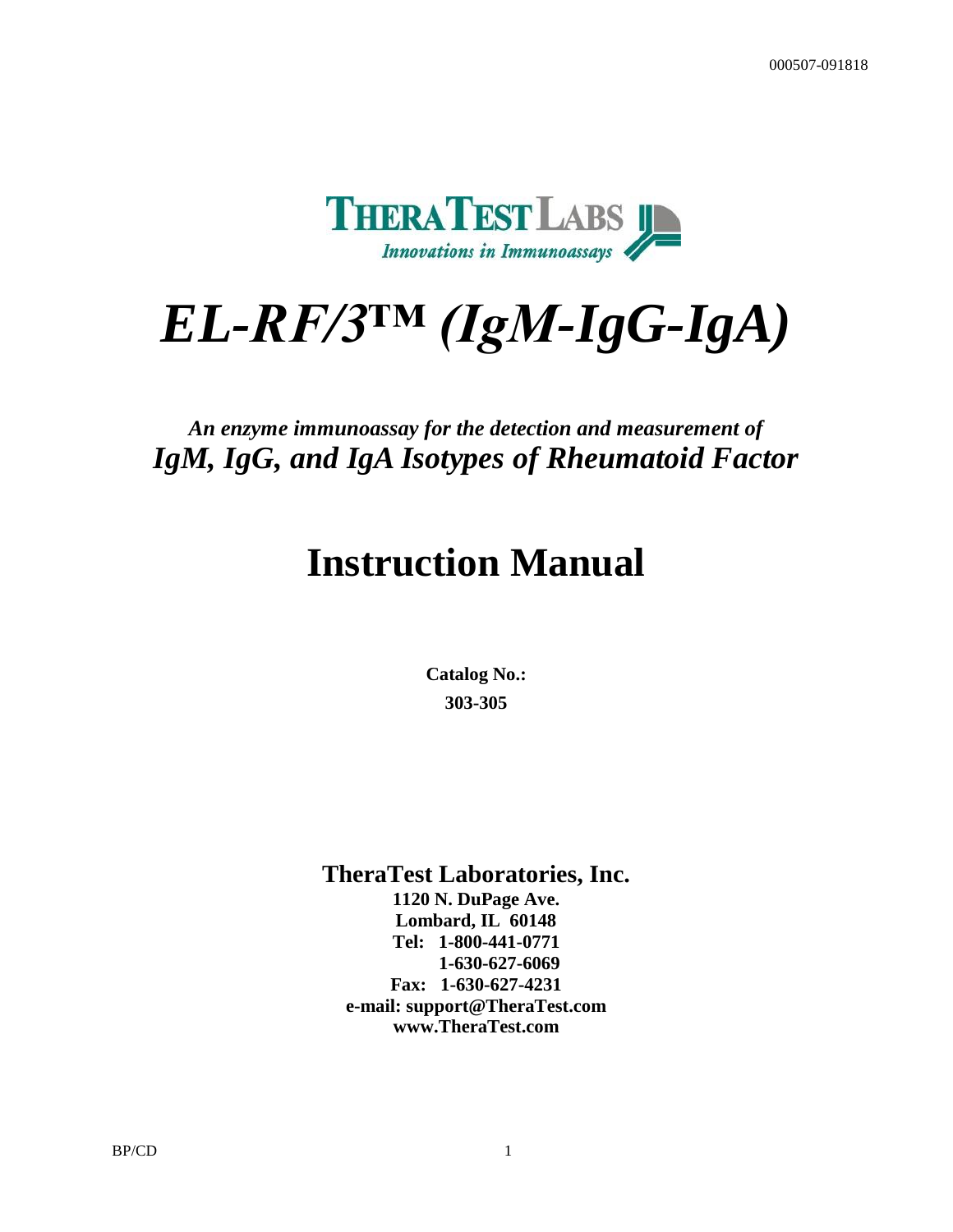# **TABLE OF CONTENTS**

| Page                                  |  |
|---------------------------------------|--|
|                                       |  |
|                                       |  |
| <b>WARNINGS &amp; PRECAUTIONS  4</b>  |  |
| SPECIMEN REQUIREMENTS  5              |  |
|                                       |  |
|                                       |  |
|                                       |  |
|                                       |  |
| <b>GUIDE TO INTERPRETATION 10</b>     |  |
|                                       |  |
|                                       |  |
|                                       |  |
| <b>ABBREVIATED TEST PROCEDURE  19</b> |  |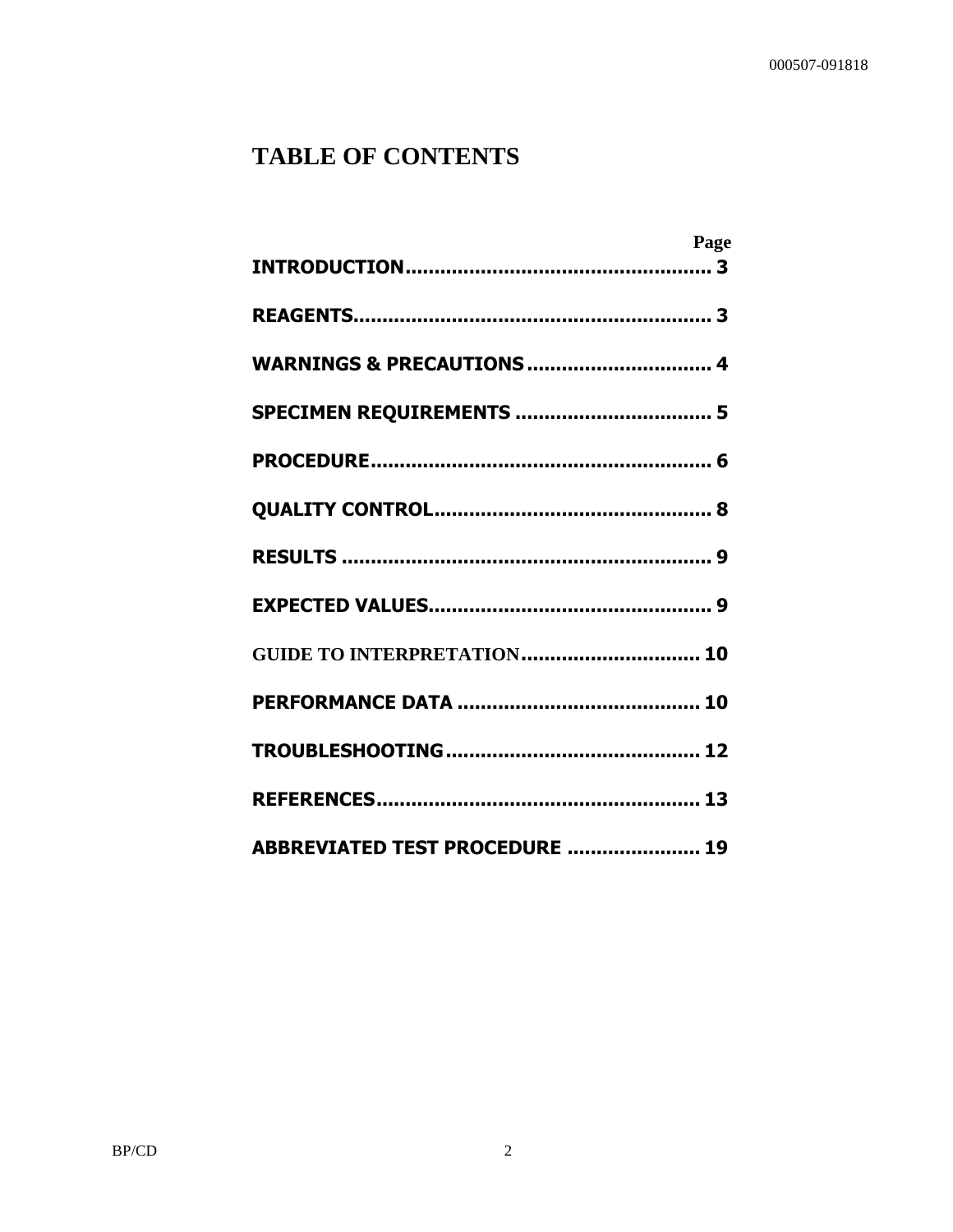#### **INTRODUCTION**

#### **Name:** TheraTest **EL-RF/3™ (IgM-IgG-IgA)**

#### **Intended Use**

#### FOR IN VITRO DIAGNOSTIC USE ONLY

The TheraTest EL-RF/3™ (IgM-IgG-IgA) is an in vitro diagnostic test that measures rheumatoid factor (RF) of the IgM, IgG, and IgA classes in human serum and is intended as an aid to the diagnosis of Rheumatoid Arthritis (RA).

#### **Summary and Explanation of Test**

RF describes antibodies (IgM, IgG and IgA) that are directed toward antigenic determinants present on human and animal IgG.

RF-IgM activity is detected by latex agglutination, nephelometry, radioimmunoassay (RIA) or enzyme linked immunosorbent assay (ELISA); ELISA and RIA have been proposed as the best techniques to measure RF-IgM activity.1-5

Although primarily associated with RA, RF-IgM activity also has been identified in sera of patients with other rheumatic disorders (e.g., Sjögren's syndrome, systemic lupus erythematosus), with nonrheumatic infectious and inflammatory diseases (e.g., sarcoidosis and subacute bacterial endocarditis) and with aging. RA is a common disease that has a prevalence of approximately 1%. Consequently the diagnostic specificity (20%) and predictive value (10%) of an RF-IgM test for RA is low.<sup>6</sup> The specificity and predictive value of the RF test may be increased, however, by simultaneously measuring the three RF isotypes: RF-IgA RF-IgM, and RF-IgG.<sup>7</sup> When all three RF isotypes are elevated, the specificity and predictive value of RF testing improve substantially (see GUIDE TO INTERPRETATION).<sup>8</sup>

#### **Method Description**

The TheraTest EL-RF test system is a solid phase enzyme linked immunosorbent assay with a 96-well plate format that is designed to measure serum RF activity. Half the wells of the polystyrene plate have been coated with rabbit IgG and half serve as blank microwells, (i.e., lack antigen). Rabbit IgG has a greater specificity for RA than does human IgG.<sup>9</sup> The microwells are incubated with patient Specimens, Controls, and Calibrators. During incubation, the antibody in the test sample binds to the solid phase antigen. After incubation, unbound antibody is removed by aspiration and washing.

For the measurement of RF-IgM, rabbit anti-human IgM (Fc5µ specific) labeled with horseradish peroxidase (HRP) is added to the wells. A specific substrate is added and the presence of RF-IgM is detected by a color change that is measured with an ELISA reader. For calculation of the net absorbance value for the sample, the absorbance value for the blank microwell (i.e., Specimen Blank) is subtracted from the value obtained for the antigen-coated microwell.

For the measurement of RF-IgA, the same procedure is followed as for RF-IgM detection, except that a rabbit anti-human IgA antibody (α-chain specific), labeled with horseradish peroxidase (HRP) is substituted for the HRP-labeled anti-IgM antibody.

For the measurement of RF-IgG, the sample is first digested with pepsin. This enzyme destroys RF-IgM and a large proportion of RF-IgA activity. The resultant IgG (Fab')2 fragments, however, are able to react with antigen-coated wells and binding is detected with a rabbit anti-human IgG (Fab')2 specific antibody coupled to HRP.

#### **REAGENTS**

**EL-RF/3™ (IgM-IgG-IgA) Kit** (Cat. No. 303-305), sufficient for 60 determinations (3 isotypes).

Upon receipt, store reagents at  $2^{\circ}$  - 8 $^{\circ}$ C. Do not freeze. Allow all reagents to equilibrate to room temperature  $(18^{\circ} - 25^{\circ}C)$  prior to use. Return all reagents to refrigeration  $(2^{\circ} - 8^{\circ}C)$  immediately after use.

#### **Kit Components**

#### **1. RF Microwell plate (Fig. 1)**

Half the microwells are coated with rabbit IgG and the other half are saturated with blocking protein to serve as blank microwells (i.e., Specimen Blanks). The microwells are alternately coated on each column. The number of antigen-coated microwells in a kit is sufficient to perform 60 x 3 tests.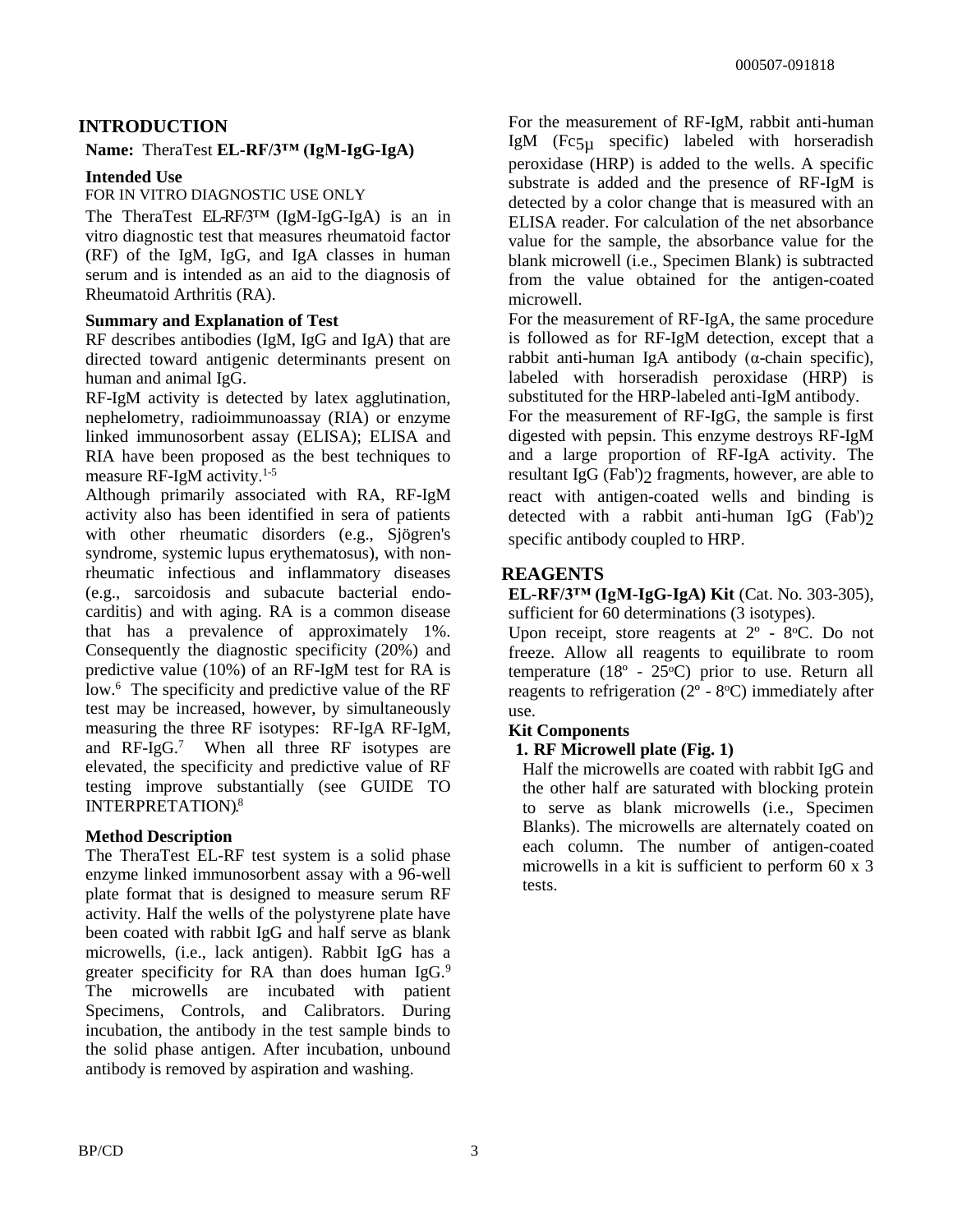

- **3. Anti-IgA Enzyme Conjugate-Rb:** Rabbit antihuman IgA antibody (α-chain specific) labeled with HRP (yellow solution)
- **4. Anti-IgM Enzyme Conjugate-Rb:** Rabbit antihuman IgM (Fc $5\mu$  specific) coupled with HRP (blue solution).
- **5. Anti-IgG (Fab')2 Specific Enzyme Conju-gate-Rb:** Rabbit anti-human IgG (Fab')2 antibody labeled with HRP (green solution).
- **6. Chromogen:** a ready to use solution, containing both the peroxide substrate of Horseradish Peroxidase (HRP) and tetramethylbenzidine as chromogenic indicator.
- **7. Stop Reagent:** 2M phosphoric acid.
- **8. RF-IgA Calibrator\*:** Human serum containing RF-IgA in buffer with preservative.
- **9. RF-IgA Positive Control\*:** Human serum containing RF-IgA in buffer with preservative.
- **10. RF-IgM Calibrator\*:** Human serum containing RF-IgM in buffer with preservative.
- **11. RF-IgM Positive Control\*:** Human serum containing RF-IgM in buffer with preservative.
- **12. RF-IgG Calibrator\*:** Human serum containing RF-IgG in buffer with preservative.
- **13. RF-IgG Positive Control\*:** Human serum containing RF-IgG in buffer with preservative.
- **14. Negative Control\*:** Human serum with preservative.
- **15. Pepsin Concentrate:** Pepsin in a stabilizing solution.
- **16. Pepsin Buffer:** Buffer for the dilution of pepsin concentrate and digestion of serum.
- **17. Pepsin Stop Solution:** Buffer with Tween 20.

**18. Color-Coded Card for Strips:** A color-coded card for a 96 well plate, with a frame printed on it, to guide the addition of the three antibody conjugates: anti-IgM Enzyme Conjugate-Rb (blue), anti-IgA Enzyme Conjugate-Rb (yellow), and anti-IgG (Fab')2 Specific Enzyme Conjugate-Rb (green).

**19. Sponge:** A sponge to absorb any spills.

\_\_\_\_\_\_\_\_\_\_\_\_\_\_\_\_\_\_\_\_\_\_\_\_\_\_\_\_\_\_\_\_\_\_\_\_\_\_

\* Reagents containg sodium azide

**WARNINGS AND PRECAUTIONS** FOR IN VITRO DIAGNOSTIC USE ONLY

**Reagents Containing Human Source Material CAUTION: Controls and Calibrators contain Human Serum. Treat as potentially infectious.**

The materials used to prepare the Calibrator and Controls were derived from human blood. When tested by FDA-cleared methods for the presence of antibody to HIV (Human Immunodeficiency Virus) and Hepatitis B Surface antigen (HBsAg), the materials were nonreactive. Inasmuch as no test method can offer complete assurance that HIV, hepatitis virus or other infectious agents are absent, these materials and all patient specimens should be handled as though capable of transmitting infectious diseases. Human material should be handled in accordance with good laboratory practice using appropriate precautions as described in the Centers for Disease Control and Prevention/National Institutes of Health Manual, "Biosafety in Microbiological and Biomedical Laboratories", 4<sup>th</sup> edition, 1999. HHS Publication (NIH and CDC). Web site: http://bmbl.od.nih.gov/

#### **Reagents Containing Sodium Azide**

Calibrators and Controls contain sodium azide which can react with lead and copper plumbing to form highly explosive metal azides. On disposal, flush drain with large quantities of water to prevent azide build-up.

## **Hazardous Substance Risk & Safety Phrases:**

R22 - Harmful if swallowed.

R36/37/38 - Irritating to eyes, respiratory system, and skin. Avoid inhalation and direct contact.

S26 - In case of contact with eyes, rinse immediately with plenty of water and seek medical advice.

S28 - After contact with skin, wash immediately with plenty of water.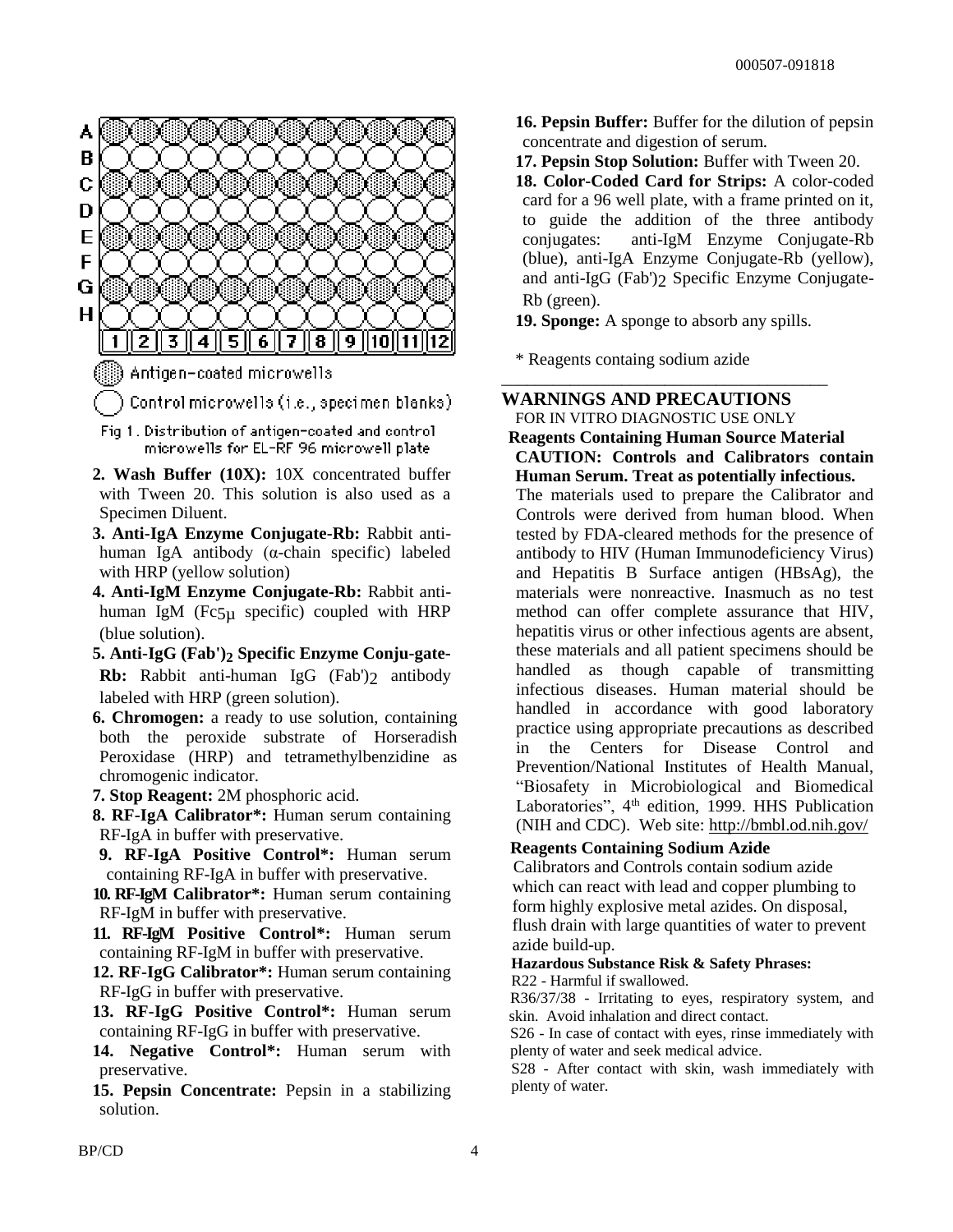S36/37/39 - Wear suitable protective clothing, gloves and eye/face protection

S46 - If swallowed, seek medical advice immediately and show this container label

#### **Stop Reagent (2M Phosphoric Acid)**

May cause severe burns upon contact with skin. Do not get in eyes, on skin, or on clothing. Do not ingest or inhale fumes. On contact, flush with copious amounts of water for at least 15 minutes.

**European Community Hazardous Substance Risk and Safety Phrases (Council Directive 88/379/EEC).**

- R34 Causes burns.
- S26 In case of contact with eyes, rinse immediately with plenty of water and seek medical advice.
- S36/37/39 Wear suitable protective clothing, gloves and eye/face protection.
- S45 In case of accident or if you feel unwell, seek medical advice immediately (show label where possible).

#### **Chromogen**

**Irritant!** This product contains  $3,3^{\circ},5,5^{\circ}$ tetramethylbenzidine  $(TMB)$   $(\leq 0.05\%)$ , a chromogenic indicator of horseradish peroxidase activity. It has shown neither mutagenic nor carcinogenic effects in laboratory experiments (28).

#### **Hazardous Substance Risk & Safety Phrases:**

R36/37/38 – Irritating to eyes, respiratory system, and skin. Avoid inhalation and direct contact.

S24/25 – Avoid contact with skin or eyes.

S26 – In case of contact with eyes, rinse immediately with plenty of water and seek medical advice.

S36 – Wear suitable protective clothing.

S51 – Use only in well-ventilated areas.

#### **General Precautions and Information**

- **1.** Do not use components after expiration date.
- **2.** Do not mix reagents from different lots.
- **3.** Use gloves while handling specimens and kit reagents; wash hands thoroughly after completion of tests.
- **4.** Do not pipette by mouth.
- **5.** Do not eat, drink, or smoke in work areas.
- **6.** Avoid microbial contamination of reagents. If solutions become turbid, they should not be used.
- **7.** Avoid exposure of reagents to excessive heat or light during storage.
- **8.** Chromogen contains an organic solvent that irritates eyes and mucous membranes.
- **9.** Do not allow Chromogen to come in contact with metals or oxidizing agents.
- **10.** Use disposable glassware and plasticware or wash all labware thoroughly according to standard laboratory practice.
- **11.** Ensure that the Pepsin Stop solution is not interchanged with the Stop Reagent.
- **12.** Check for any crystals in the Pepsin Buffer, Pepsin Stop Solution, and Wash Buffer (10X) prior to use; redissolve if necessary.

#### **SPECIMEN REQUIREMENTS**

No special preparation of the patient is required. A whole blood specimen should be obtained (in a red top tube) using acceptable medical techniques to avoid hemolysis. The blood should be allowed to clot and the serum separated by centrifugation. Unseparated blood can be stored at 18° - 25°C for 24 hours before serum separation. The test serum should be clear and non-hemolyzed. Serum samples may be stored at  $2^{\circ}$  -  $8^{\circ}$ C for up to 14 days prior to testing. After 14 days, serum samples must be re-drawn. Warm the thawed serum sample to room temperature prior to testing. Do not use serum that has been thawed more than once. DO NOT FREEZE unseparated blood. If the diagnosis of Cryoglobulinemia is considered, a false negative test is minimized by clotting the blood at 37°C followed by immediate testing of the isolated serum.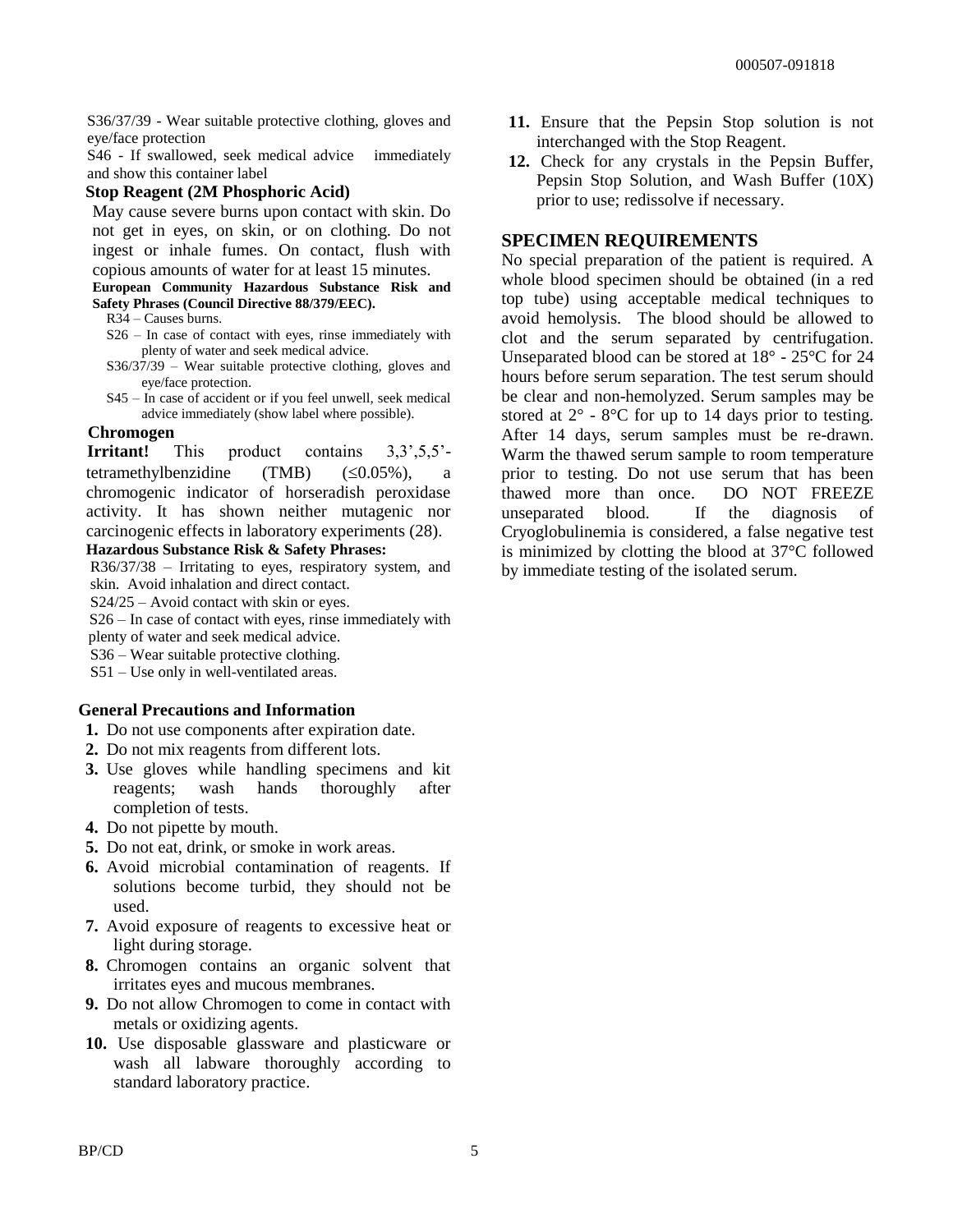#### **PROCEDURE**

#### **A. Materials Provided (60 tests)**

| Table 1.        | <b>Item</b>                             | Quantity          |
|-----------------|-----------------------------------------|-------------------|
|                 | 1. EL-RF 96-Microwell Plates            | 5                 |
|                 | 2. 10X Wash Concentrate-TW              | $2 \times 100$ mL |
|                 | 3. Anti-IgM Enzyme Conjugate-Rb         | $2 \times 18$ mL  |
|                 | 4. Anti-IgA Enzyme Conjugate-Rb         | $30 \text{ mL}$   |
|                 | 5. Anti-IgG (Fab')2 Enzyme Conjugate-Rb | $20 \text{ mL}$   |
| 6. Chromogen    |                                         | $2 \times 27$ mL  |
| 7. Stop Reagent |                                         | $2 \times 27$ mL  |
|                 | 8. RF-IgM Calibrator                    | $0.35$ mL         |
|                 | 9. RF-IgM Positive Control              | $0.35$ mL         |
| 10.             | RF-IgA Calibrator                       | $0.35$ mL         |
| 11.             | RF-IgA Positive Control                 | $0.35$ mL         |
| 12.             | RF-IgG Calibrator                       | $0.1$ mL          |
| 13.             | RF-IgG Positive Control                 | $0.1$ mL          |
| 14              | <b>Negative Control</b>                 | $0.35$ mL         |
| 15.             | Pepsin Concentrate                      | $2 \times 1.0$ mL |
| 16.             | Pepsin Buffer                           | $60$ mL           |
| 17.             | Pepsin Stop Solution                    | $60$ mL           |
| 19.             | Color-coded Frame for Strips 1          |                   |
| 20.             | Sponge 1                                |                   |

#### **B. Materials Required but not Provided**

- [ ] 96-well format rack with 1.2-2 mL minitubes
- [ ] Strips of caps to fit the minitubes
- [ ] Precision micropipettors that deliver  $5 \mu L$  and  $100$  $\mu$ L
- [ ] Multichannel (8/12) pipettor that delivers 100  $\mu$ L and  $200 \mu L$
- [ ] Disposable plastic pipette tips
- [ ] Reagent grade deionized water (e.g., CAP Type 1)
- [ ] Timer
- [ ] Pipettes (5 mL, and 10 mL)
- [ ] Multichannel pipette reagent reservoirs
- [ ] Single or dual wavelength ELISA reader (with 450) nm filter) for 96-well microtiter plates
- [ ] Incubator or water bath capable of maintaining a temperature of 37°C.
- [ ] Optional: Multichannel Repipettor (50-200 µL) or semi-automatic plate washer.

#### **C. Reagent Preparation for Assay**

- 1.**Wash Buffer**: The 10X Wash Buffer-TW is diluted 1:10 prior to use (e.g., 100 mL of Wash Buffer (10X) is used to prepare 1000 mL of 1X Wash Buffer). When stored at  $2^{\circ}$  -  $8^{\circ}$ C, the 1X Wash Buffer is stable for 8 weeks. The 1X Wash Buffer is used to dilute samples (i.e., as Specimen Diluent) and to wash microwells.
- 2.**Chromogen**: Disposable glassware or plasticware should be used to handle the Chromogen. Alternatively, all labware employed must be washed thoroughly according to standard

laboratory practice. The Chromogen should be pipetted into the reagent reservoir (an excess of 10% of the necessary amount should be measured) no sooner than 5 minutes prior to use. Discard any unused Chromogen after completion of the test procedure. Do not pour excess Chromogen back into the stock bottle.

#### 3.**Patient Specimens, Positive Control, Negative Control, and Calibrator.**

*Note***:** *The Specimens, Calibrator, and Controls for the RF-IgG assay must be prepared 2-3 hours before the assay to allow time for the pepsin digest. Preparations of Specimens, Calibrators, and Controls for the RF-IgM and RF-IgA assays may be done either at the same time or immediately before the assay. Dilution procedures should adhere to standard laboratory practice*.

- a) Place minitubes without caps in rows A and E of a minitube rack as shown in **Fig. 2a** [p. 9]. Write the specified information on each minitube as follows: for row A, begin with RF-IgA Calibrator (CalA) followed by the RF-IgA Positive Control (PCA), the Negative Control (NC) and the Patient Specimens (S1, S2, S3...S9). For row E begin with RF-IgG Calibrator (CalG) followed by the RF-IgG Positive Control (PCG), the Negative Control (NC) and the patient Specimens (S1, S2, S3....S9). A single plate is sufficient to test nine patient Specimens.
- b) Place two additional minitubes in columns 1 and 2 of row C. Write the information shown in **Fig. 2a** [p. 9] on these minitubes**.**
- c) **Dilute the Pepsin Concentrate 1:20** (e.g., 0.5 mL of Pepsin Concentrate plus 9.5 mL of Pepsin Buffer); mix well. **Add 0.5 mL of the diluted Pepsin Solution to each minitube in row E (Fig. 2a** [p. 9]**).**
- d) Add 1 mL of 1X Wash Buffer to minitubes in rows A and C.
- e) Add 5 µL of the following to their respective minitubes:

RF-IgA Calibrator (A1) RF-IgA Positive Control (A2) RF-IgM Calibrator (C1) RF-IgM Positive Control (C2) RF-IgG Calibrator (E1) RF-IgG Positive Control (E2).

f) Add 5 µL of the Negative Control and patient Specimens to their corresponding minitubes in rows A and E.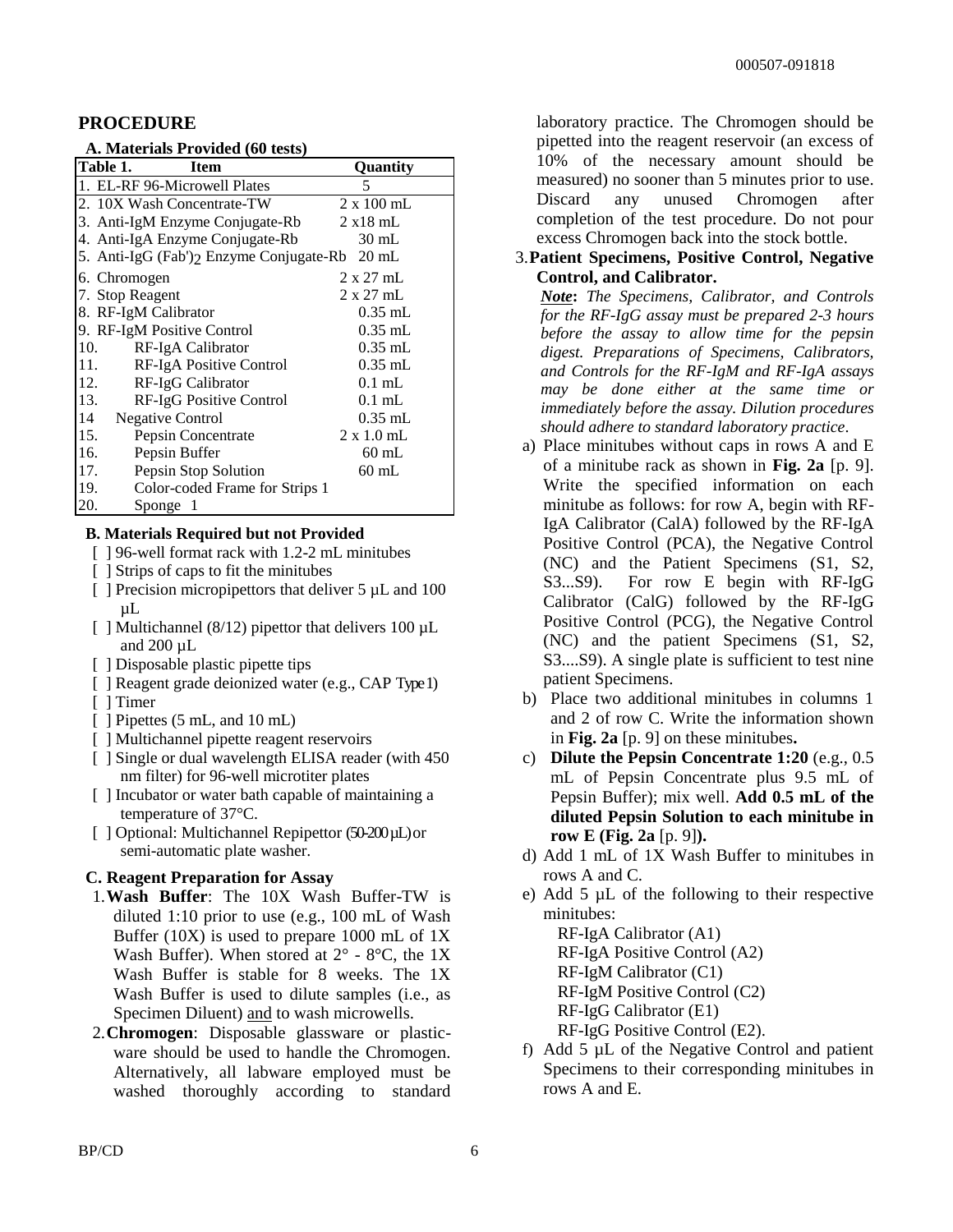- g) Cap all of the minitubes and invert them ~10 times to mix. Observe movement of air bubble to ensure proper mixing.
- h) **The sample minitubes in row E, containing the Pepsin Digest solution, are transferred to another rack which is placed in a 37°C incubator or water bath for 2-3 hours.**

#### **D. Assay Procedure**

- **1.** Bring reagents to room temp.  $(18^{\circ} 25^{\circ}C)$  for 30 minutes.
- **2.** Arrange the plate of microwells as shown in **Fig. 2b** [p. 9]. Number the textured tabs of the strips and place the strips in the frame with these tabs downward.
- **3.** Transfer minitubes that underwent the 37°C incubation to row E of the minitube rack.
- **4.** Inspect the Pepsin Stop Solution for crystals. If necessary, warm at 37°C until crystals have dissolved. Add 0.5 mL of the Pepsin Stop Solution to each tube in row E and replace caps.
- **5.** Mix all minitubes as follows:
	- a) Ensure minitubes are capped well;
	- b) Place the inverted lid of the rack on top of capped tubes;
	- c) Press firmly and invert 10 times.
	- d) Observe movement of the air bubble to ensure proper mixing.

*Note***:** *Since the samples may be retested, the sample caps are replaced after first use and the minitubes are stored at 2-8 °C. Discard the samples if final results are satisfactory.*

- **6. Load Plate:** Add 100 µL of each diluted sample to the appropriate microwell. An example of efficient loading of the plate with the help of a multichannel pipettor is as follows: (see **Fig. 2b**   $[p.9]$ :
	- a) Load Calibrator and Positive Control for RF-IgM and for RF-IgA, as shown in **Fig. 2b** [p. 9], with a single- or multi-channel channel pipettor. First add RF-IgA Calibrator to microwells A1 and B1 (see **Sector I**, **Fig. 2a** and **2b** [p. 9]). Then add RF-IgM Calibrator to microwells C1 and D1. For the Positive Controls, the operation is repeated: RF-IgA Positive Control is added to microwells A2 and B2 and RF-IgM Positive Control is added to microwells C2 and D2.
	- b) With a multichannel pipettor, transfer  $100 \mu L$ from the remaining minitubes in row A (i.e., Negative Control and Patient Specimens) to

microwells in rows A, B, C and D of columns 3-12 (**Sector II, Fig 2** [p. 9]).

- c) Eject all tips and replace with new tips.
- d) Using the multichannel pipettor with tips on each channel, transfer solutions from minitubes 1-12 in row E of the holder to microwells in columns 1-12 in rows E, F, G and H (**Sector III**). All designated wells are now filled.
- **7. Incubate the plate** for 30±5 min. at room temperature  $(18^{\circ} - 25^{\circ}C)$ .
- **8. For manual washing**, remove the sample fluid from the wells by aspiration or by shaking the liquid from the plate into a designated disposal container or sink. Fill all wells with 1X Wash Buffer  $(250-350 \mu L$  per well) but do not overflow wells. Remove liquid from wells and repeat the washing procedure 2–3 more times for a total of 3-4 washes. After the last wash, remove all residual fluid from the wells by tapping the inverted plate on absorbent paper. For washing with automated or semi-automated instruments, follow the manufacturer's accompanying instructions.
- **9.** Three different **Enzyme Conjugates** are used. Set up three reagent reservoirs: anti-IgA (yellow), anti-IgM (blue) and anti-IgG (Fab')2 (green). Use a multichannel pipettor or similar device to add 100 µL of Conjugate. Place the plate on the color-coded frame to help in guiding this step.

**-add anti-IgA (yellow) to rows A and B; -add anti-IgM (blue) to rows C, D, E and F; -add anti-IgG (Fab')2 (green) to rows G and H.**

*Note: To verify that IgM has been digested, anti-IgM Enzyme Conjugate is added to wells containing samples incubated with pepsin*. *This is referred to as the IgG Digest Control*.

- **10. Incubate the plate for 30±5 minutes** at room temperature  $(18^{\circ} - 25^{\circ}C)$ . Return residual Enzyme Conjugates to corresponding bottles for future use. During the last 2-4 minutes, pipette volume of Chromogen needed for **Step 12** into reagent reservoir.
- **11. Wash Plate 3 times**, as described in **Step 8**. Tap inverted plate on absorbent paper.
- **12. Add 100 µL of Chromogen** into all microwells.
- **13. Incubate the plate for 15±1 minutes** at room temperature (18 $\degree$  - 25 $\degree$ C). Microwells with Calibrators, Positive Controls and positive patient Specimens will turn blue.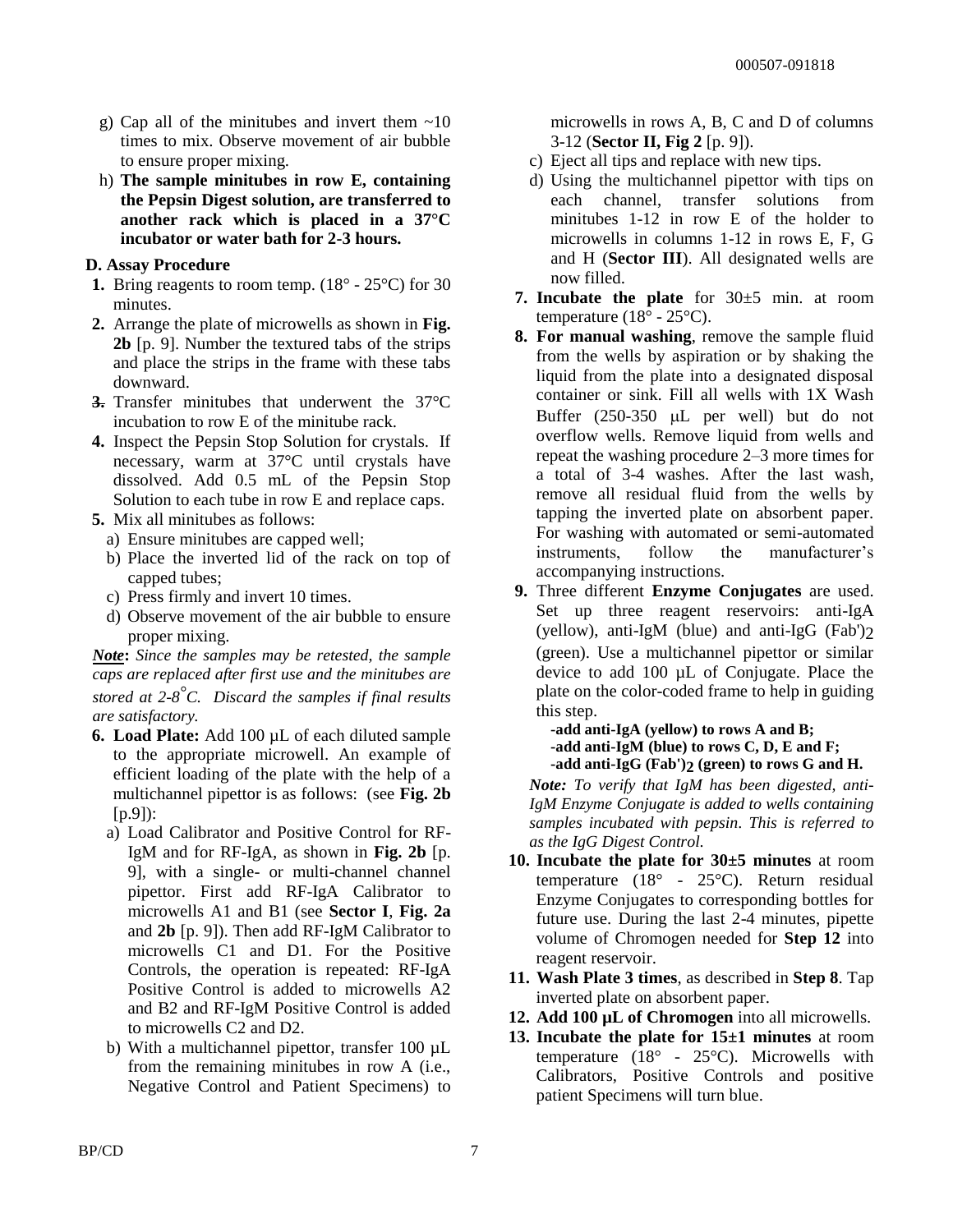- **14. Pipette 100 µL of Stop Reagent** into all microwells and mix by gently tapping the plate. The color will change from blue to yellow.
- **15. Read Absorbance**: Firmly seat the plate in reader and measure absorbance of each microwell at 450 nm. Values should be measured within 30 minutes of assay completion. If a dual wavelength ELISA reader is used, set test wavelength at 450 nm and reference at 620-690 nm. Follow instructions provided with your instrument.

#### **E. Procedural Notes**

- **Handling of microwells** Promptly replace unused microwells in the metallized pouch with desiccant and reseal. To avoid false positive readings, the bottom of the microwells should be kept clean at all times.
- **Crystallization of Reagents -** The Wash Buffer (10X), Pepsin Buffer, or Pepsin Stop Solution may crystallize at 2° - 8°C. Inspect each for crystals prior to use. If crystals are present, warm the reagent at 37°C until crystals dissolve.
- **Washing** Microwells may be washed with a multichannel pipettor or a multichannel repeatpipettor. Commercial semi-automated washing systems may be used following the manufacturer's instructions. Irrespective of the method, blot the wells on absorbent paper after the final wash. *Note: Insufficient washing may elevate background giving imprecise test results.*
- **Pipetting** To avoid cross-contamination and sample carry-over, Calibrators, Positive Controls, Negative Controls, and patient Specimens must be pipetted with separate pipette tips*.* A multichannel pipettor may be used to pipette the Specimens, Enzyme Conjugates, 1X Wash Buffer, Chromogen and Stop Reagent.
- **WARNING -** The Stop Reagent is used to stop the Chromogen reaction. The Pepsin Stop Solution is used to terminate pepsin digestion. They are not the same reagent. Use each one only for its intended use.

#### **QUALITY CONTROL**

**1. Specimen Blank:** For a Specimen Blank, the absorbance value should be  $\leq 0.3$ . If the absorbance value for multiple Specimen Blanks exceeds this limit, it indicates that an excess of Enzyme Conjugate was added to the wells. If repeated testing demonstrates that the absorbance value for a particular Specimen Blank and antibody class is elevated, the test should be repeated at a higher serum dilution (e.g., 1:400 or 1:800) until the Blank value falls below 0.2. Elevated values for Specimen Blanks may be caused by hypergamma-globulinemia. If the Blank value is still high after repetition of the test, contact the manufacturer.

**2. Patient Specimens:** If the net absorbance value for a Patient Specimen exceeds 2.5 OD, retest by further diluting the Specimen 1:10 (final 1:2010) and repeat the test procedure. To obtain Units/mL, use the following formula:

CF x Net Abs.(10-fold diluted Specimen)  $x = 10$  = Units/mL in Specimen

*Note: An elevated RF-IgG value without an associated increase in RF-IgM and/or RF-IgA is very unusual. The test should be repeated.* 

- **3. Calibrator:** The Calibrators should have net absorbance values that are within the ranges shown on the Data Sheet. TheraTest RF-IgM Units (I.U.) are traceable to the World Health Organization Reference Preparation for Rheumatoid Factor. International standards for RF-IgA and RF-IgG are not available.
- **4. Positive and Negative Controls:** Positive and Negative Controls should be run with each test procedure. The acceptable ranges of Unit values (Units/mL) for the Controls are listed in the Data Sheet. When results for Positive and Negative Controls are not within the specified ranges, the run is repeated.

Previous runs of the same lot should be reviewed to determine if a shift or a sustained change (e.g., downward trend) in values has occurred. For the Positive Control:

- a) A sudden upward shift suggests:
	- insufficient dilution;
		- accidental contamination of well with Enzyme Conjugate.
- b) A downward shift suggests:
	- excessive dilution;
	- quality of the water for diluted Wash Buffer is poor.
- c) A downward trend suggests:
	- loss of antibody or antigen;

• poor storage or transport conditions. When a plausible explanation for an aberrant result is not apparent, repeating the test is highly recommended.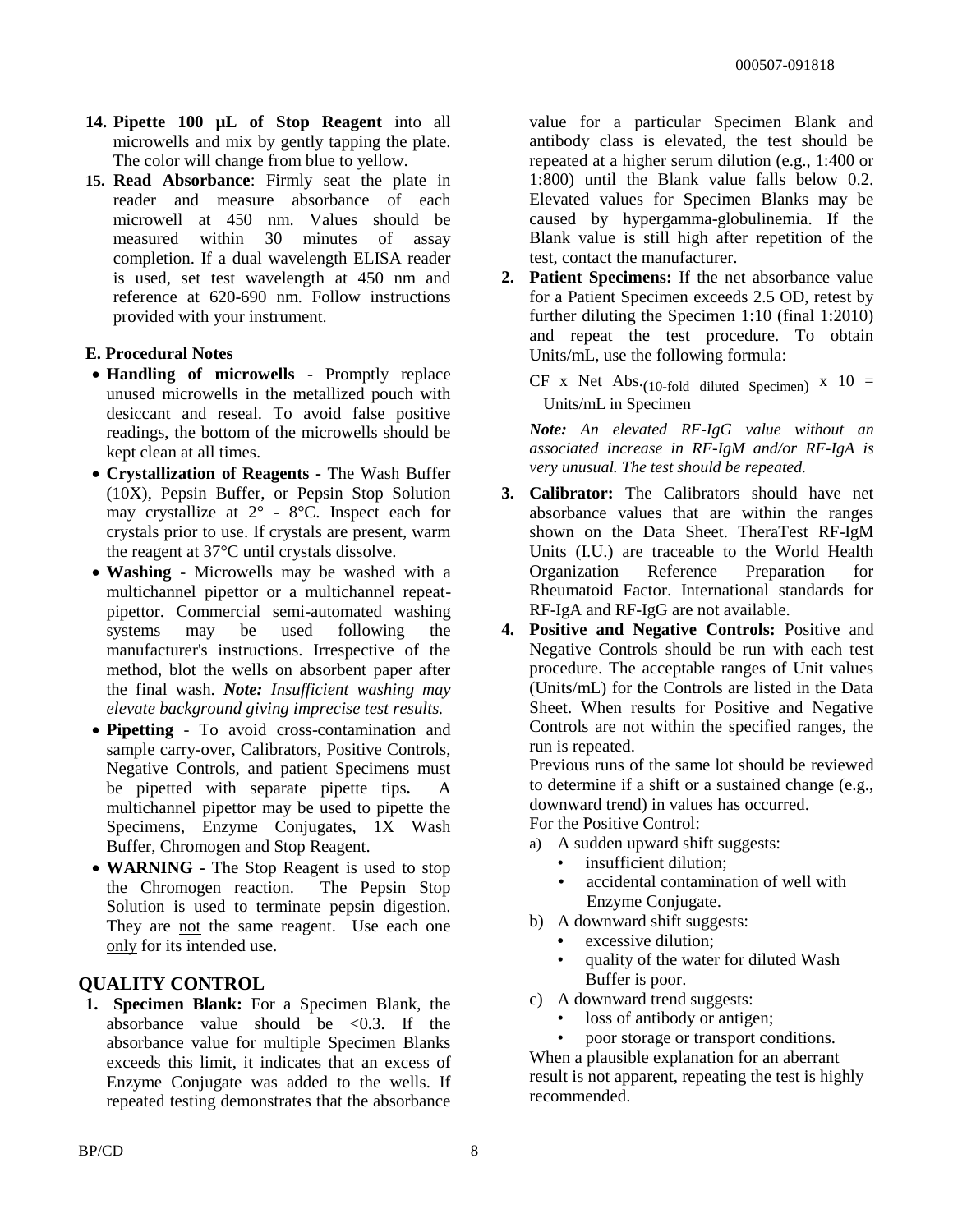**5. Measurement of RF-IgG:** To ensure that pepsin has destroyed RF-IgM, the RF-IgG Calibrator, RF-IgG Positive Control, and RF-IgG Negative Control developed with anti-IgM Enzyme Conjugate-Rb (row E) should yield a low raw absorbance value (e.g.,  $= 0.200$  OD). For Patient Specimens the raw absorbance value in row E should not exceed 0.250.

A high value for row E (E1 and E2) indicates poor enzymatic digestion (consider dilution, stability, time and temperature of incubation). Low values for the wells in row C (C1 and C2) indicate poor function of the IgM Enzyme Conjugate-Rb.

If corrective action and repeated testing fails to solve the problem, contact the manufacturer.

**6. Testing of QC Samples:** An RF-IgM International Standard (available from Centers for Disease Control and Prevention, Atlanta, Georgia), based on the WHO reference preparation, contains 1,000 I.U. of RF-IgM activity per mL. To obtain an acceptable absorbance, dilute the standard 1:2010 (final), instead of the regular 1:201, in Specimen Diluent before testing it. International Standards are not available for RF-IgA and RF-IgG.

#### **RESULTS**

#### **A. Calculation of Results**

#### **Determination of net Absorbance values**

The net absorbance value for each sample (i.e., Calibrator, Positive Control, Negative Control, and Specimens) is calculated by subtracting the absorbance value of the Blank microwell from the absorbance value of its antigen-coated microwell.

**Note:** Microwells in rows A, C, E and G contain antigen while microwells in B, D, F and H are their respective Specimen Blanks.

#### **EXAMPLE:**

Absorbance of Sample in coated microwell = 1.250 Absorbance of Sample in blank microwell  $= 0.250$ Net Absorbance of Sample =  $1.250 - 0.250 = 1.000$ 

#### **Calculating RF-IgM Units**

Determine the net absorbance for RF-IgM Calibrator, Controls, and patient Specimens. The number of I.U. (International Units) / mL of RF-IgM is given on the Data Sheet and/or on the vial containing the RF-IgM Calibrator.

I.U. / mL. of RF-IgM Calibrator —————————————

= Conversion Factor (CF)

Net Abs. of RF-IgM Calibrator

 $CF x$  Net Abs. for Sample = I.U./mL RF-IgM Activity

#### **EXAMPLE:**

Calibrator  $= 180$  I.U. / mL Net Absorbance of Calibrator  $= 1.20$ Net Absorbance of Sample  $= 0.60$  $180 \div 1.2 = 150$ , then  $150 \times 0.6 = 90$  I.U. / mL

#### **Calculating RF IgA and RF-IgG Units**

To determine RF-IgA and RF-IgG activity, perform a similar set of calculations using the appropriate Calibrators' assigned Unit values. Computer controlled instrumentation may facilitate calculation of the results.

#### **B. Limitations of the Procedure**

The EL-RF-IgM test should not be performed on grossly hemolyzed, microbially contaminated, or grossly lipemic samples. Only serum has been tested for these interfering contaminants. Performance with other specimen types has not been determined.

Diagnosis should not be based solely on a positive test result. All information (patient history, physical examination and other data) is essential to diagnose RA. Furthermore, a negative result does not exclude RA.

When an RF-IgA value exceeds 1000 U/mL, the RF-IgG value may be due in part to RF-IgA activity. Therefore, the RF-IgG may be falsely elevated. However, 1000 U/mL of RF-IgA is almost exclusively limited to RA.<sup>8</sup>

#### **EXPECTED VALUES**

Expected net absorbance and Unit values for Calibrators and Control Sera are shown on the Data Sheet enclosed with the kit.

Normal limits have been defined based on a study of 100 blood bank donors (95% for RF-IgM and RF-IgA; 99% for RF-IgG). The upper limits of normal for RF-IgM, RF-IgG and RF-IgA are 25 I.U./mL, 20U/mL, and 35.U/mL, respectively. Three (3%) of the 100 normals tested had both RF-IgM and RF-IgA while none had all three classes of RF (see **Fig. 3**).

Among 97 RA patients, values ranged as follows: RF-IgM: 1-7400 I.U./mL, RF-IgG: 0-1,230 Units/mL, and RF-IgA: 0-6,000 Units/mL. In 71 patients with generalized inflammatory and autoimmune diseases, values ranged as follows: RF-IgM: 0-259 I.U./mL, RF-IgG: 0-91 Units/mL, and RF-IgA: 4-436 Units/mL. In 89 patients with various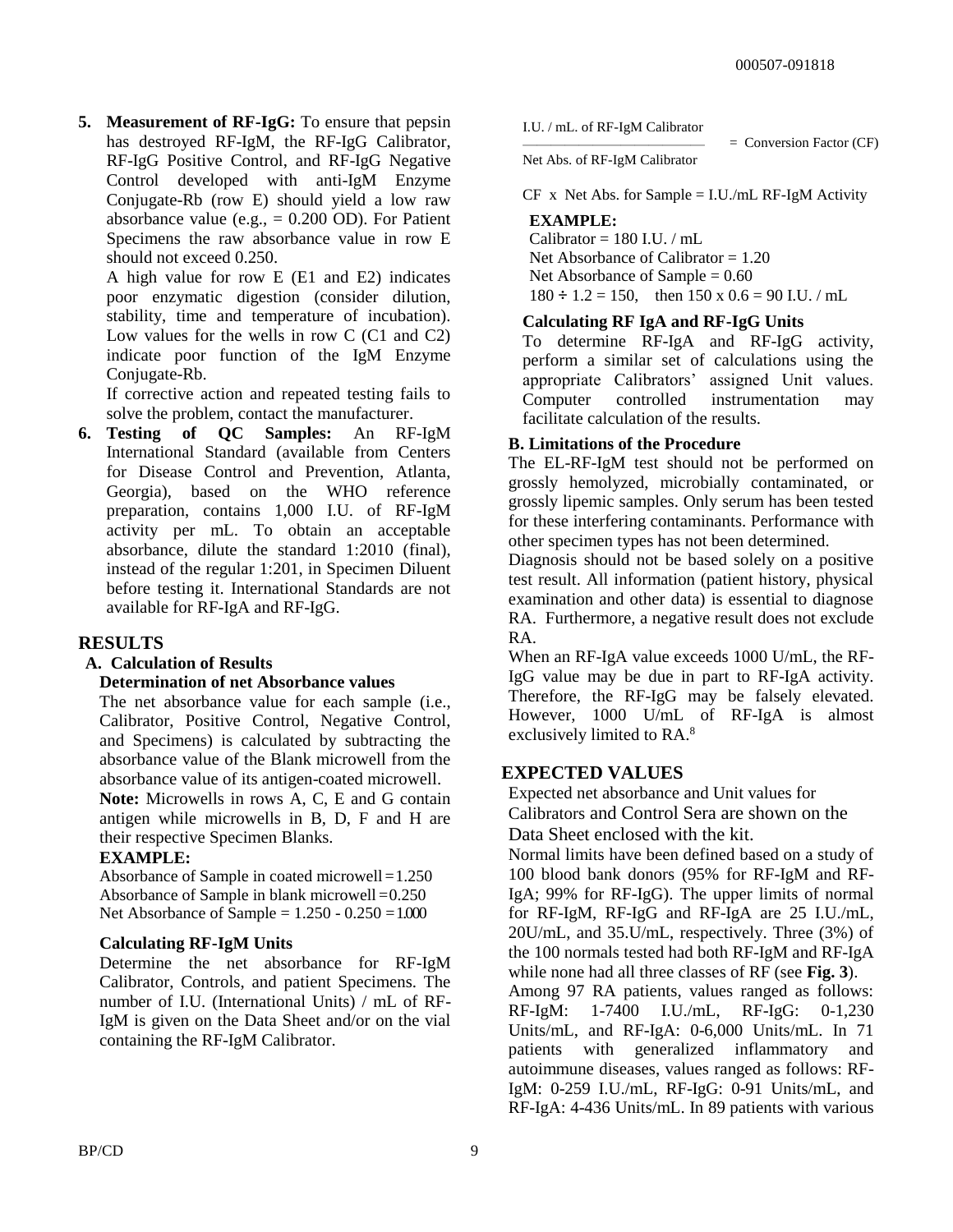rheumatic conditions, primarily osteoarthritis and fibrositis, values were: RF-IgM: 0-156 I.U./mL, RF-IgG: 2-47 Units/mL, and RF-IgA: 15-290 Units/mL (see **Fig. 3**).

#### **GUIDE TO INTERPRETATION**

Depending on the technique, elevated levels of RF activity may be detected in as many as 60-90% of RA patients. Abnormal RF activity is prevalent, however, in the elderly (10-15%) as well as in many other disorders:<sup>6</sup> juvenile polyarticular RA (60- 75%), Sjögren's syndrome (55-95%), cryoglobulinemia (40-100%), viral infection (15- 65%), leprosy (5-60%), MCTD (15-60%), subacute bacterial endocarditis (25-50%), systemic lupus erythematosus (15-35%), silicosis (30-50%), interstitial pulmonary fibrosis (10-50%), hepatitis (15-40%), sarcoidosis (3-33%), polymyalgia rheumatica (5-10%), asbestosis (30%), and syphilis  $(0-15\%)$ .

Among 257 patients seen at a rheumatology clinic, the diagnoses were RA  $(n=97)$  and non-RA  $(n=160)$ giving a prevalence of RA at 38%. When tested by the EL-RF/3 (IgM-IgA-IgG), the results indicate that the specificity and predictive value of the EL-RF/3 (IgM-IgG-IgA) test was higher than for RF-IgM alone<sup>8</sup> (**Table 2**). Unlike the test group, the general population shows a prevalence of approximately 1%. The predictive value of a diagnostic test is inversely related to the prevalence of the disease the test is intended to detect. Therefore, the predictive values described in **Table 2** are overestimates. This caveat aside, the diagnostic value of the EL-RF/3 (IgM-IgG-IgA) supersedes the value observed for measurement of RF-IgM isotype alone.

**Table 2.** Sensitivity, specificity and predictive value of EL-RF/3 (IgM-IgA-IgG) for diagnosis of RA when the disease was observed at a prevalence of 38% in a rheumatology clinic setting (n=257 patients).

| <b>RFTest</b>      | Sensitivity | Specificity | <b>Predictive Value</b> |
|--------------------|-------------|-------------|-------------------------|
| IgM                | 90%         | 74%         | 68%                     |
| IgM+IgA            | 77%         | 87%         | 79%                     |
| <u>IgM+IgG+IgA</u> | 57%         | 98%         | 96%                     |

#### **PERFORMANCE DATA**

**A. Accuracy:** RF-IgM values by EL-RF/3 (IgM-IgG-IgA) test were compared to RF activity by a nephelometric method for thirty RA and thirty normals. **Table 3** shows the number of individual positive and negative tests by each method, whereas **Table 4** shows the calculated test sensitivities and specificities.

Table 3. Comparison of positive and negative results for sera tested simultaneously by EL-RF/3 (RF-IgM-IgG-IgA) kit and by a nephelometry method\*.

|              |          |          | EL-RF/3 (IgM-IgG-IgA) kit |
|--------------|----------|----------|---------------------------|
|              |          | Positive | Negative                  |
| Nephelometry | Positive |          |                           |
|              | Negative |          |                           |

\*A test was considered positive if one of the three isotypes was positive during EL-RF/3 (IgM-IgG-IgA) testing.

**Table 4.** Relative sensitivity and specificity of EL-RF/3 (IgM-IgG-IgA) kit and nephelometry kit for diagnosis of RA among 30 patients and 30 normals

|             | $EL-R/3$ (IgM-IgG-IgA) Kit | Nephelometry |
|-------------|----------------------------|--------------|
| Sensitivity | 93%                        | 87%          |
| Specificity | 97%                        | 97%          |

For the 30 RA patients, results obtained by nephelometry were plotted against the isotype measured by the RF/3 (IgM-IgG-IgA) method; linear regression analysis was performed yielding a correlation coefficient of r=0.90 for RF-IgM **(Fig. 4**). The correlation coefficients were 0.33 and 0.62 for RF-IgG and RF-IgA, respectively.



**Fig. 4.** Correlation between RF-IgM levels measured by EL-RF/3 (RF-IgM-IgG-IgA) kit and RF activity by a nephelometric method in 30 RA patients.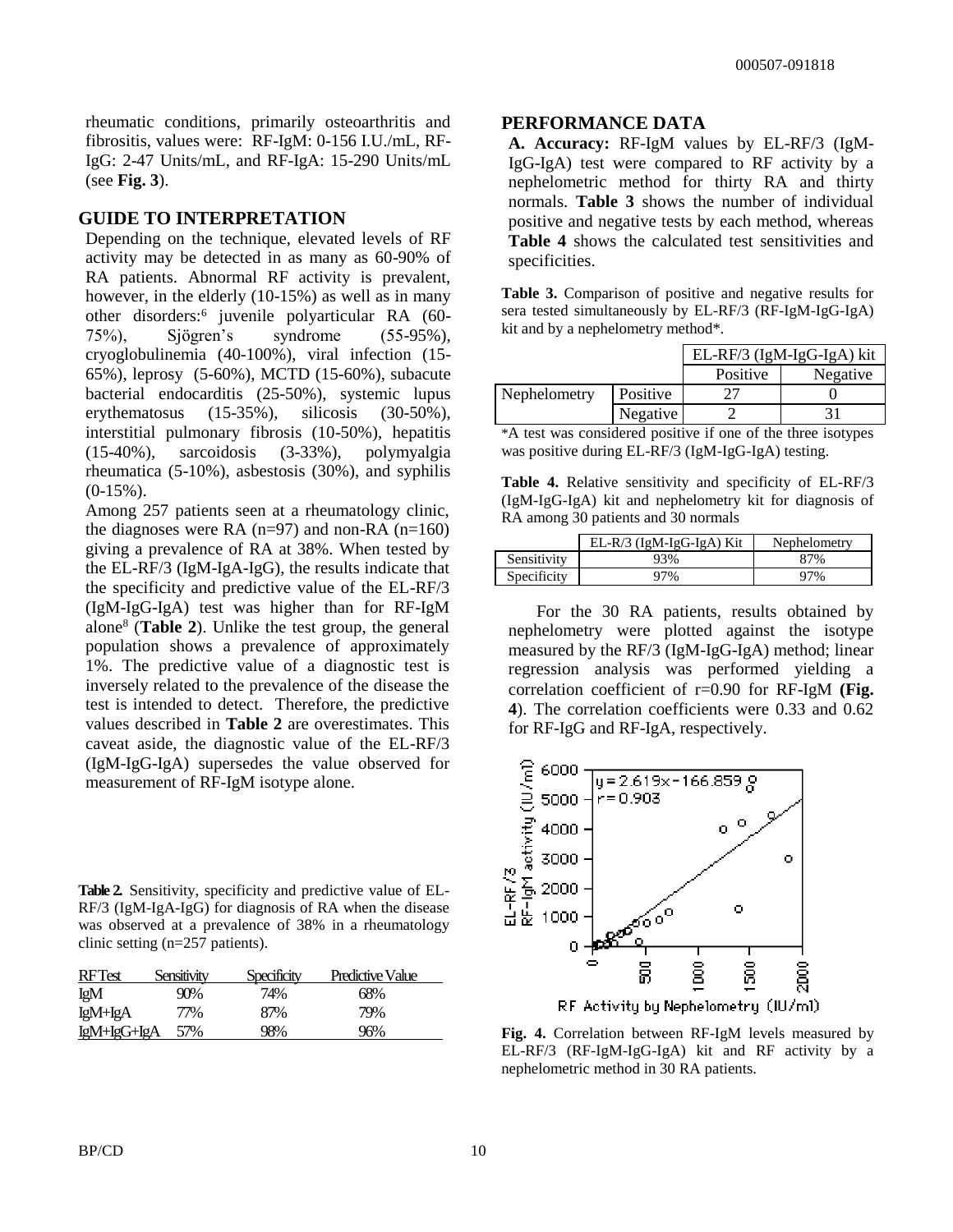**B. Precision:** Within-run precision was performed with Specimens that were known to contain three different levels of RF-IgM, RF-IgG and/or RF-IgA activity. Serum samples were tested repeatedly in a single run  $(n = 10)$  yielding coefficients of variation less than 10%. Between-run precision was determined by assaying a Specimen containing RF-IgM, RF-IgG and RF-IgA in 12 separate runs (plates); coefficient of variation was less than 10%.

**C. Antigenic Test Specificity:** Test specificity of the TheraTest EL-RF/3 (IgM-IgG-IgA) Test System was determined by inhibiting antibody binding with a soluble form of aggregated human IgG. The Calibrators and Positive Controls were incubated with pooled human IgG and the mixture was subsequently incubated with coated wells. Over 80% of the absorbance was inhibited.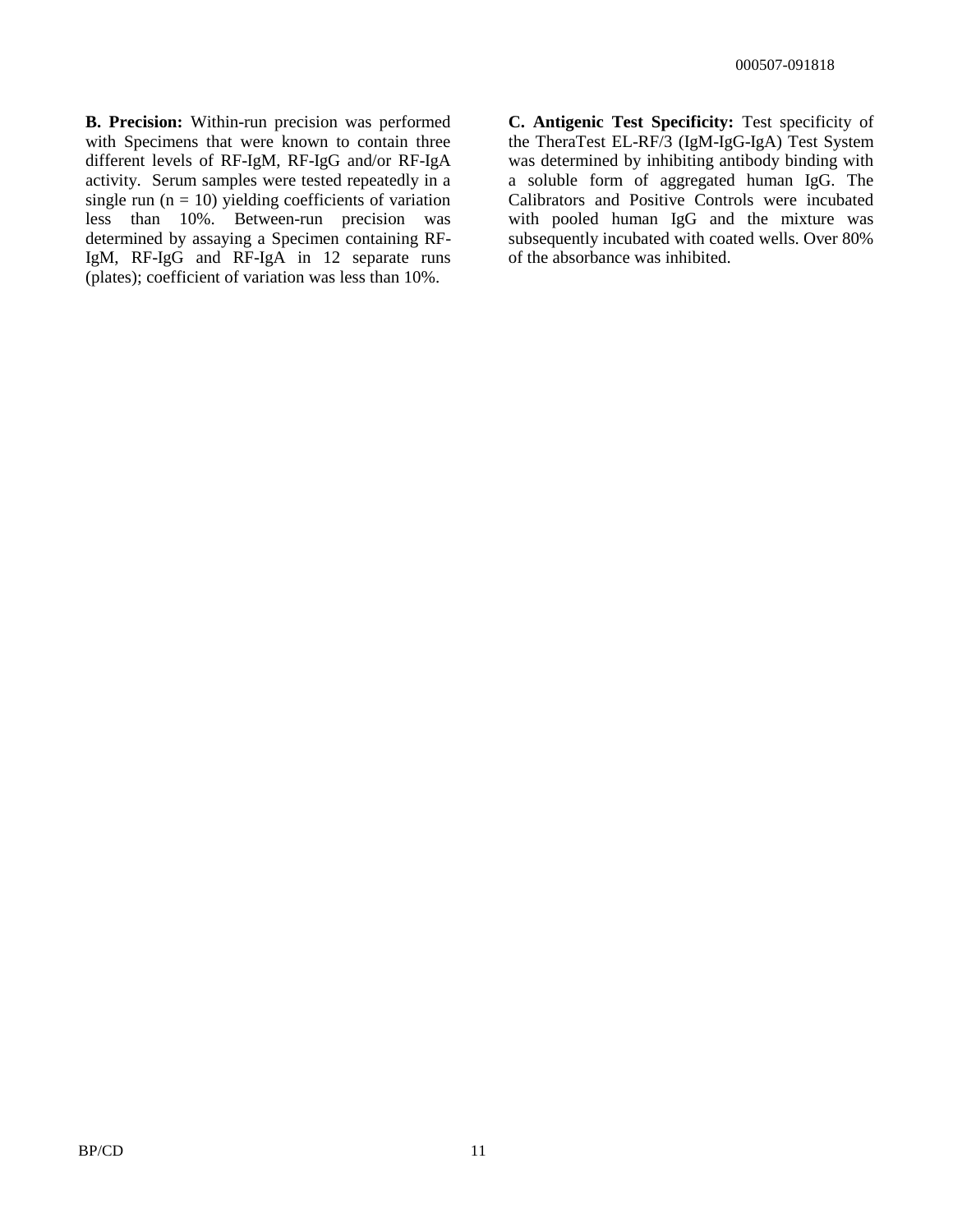#### **Problem Possible Causes Solution** Values for Calibrators and/or Controls are out of range. 1. Incorrect temperature, timing, or pipetting; reagents not mixed properly. 1. Check that temperature was correct. Check that time was correct. See "Poor Precision" (below) No. 2-4. Repeat test. 2. Cross contamination of Controls. 2. Pipette carefully. 3. Improper dilution. 3. Repeat test. 4. Optical pathway (bottoms of wells) not clean. 4.Check for moisture or dirt. Wipe bottoms of wells and reread. 5. Wavelength of filter incorrect. 5. Change filter to  $450 \pm 5$  nm. 6. Blank OD > value listed on Data Sheet. 6.a) Chromogen contaminated. Replace if solution is contaminated. b) The incubation time was too long. c) Insufficient washing. d) A damaged or dirty well. No positive reactions on plate. 1. One or more reagents not added, or added in wrong sequence. 1. Recheck procedure. Check for unused solutions. Repeat test. 2. Improper dilution of Wash Buffer. 2. Repeat test. 3. Antigen-coated plate inactive. 3. Check for obvious moisture in unused wells. Rerun test with Controls only for activity. All wells turn yellow upon addition of Stop Reagent. 1. Contaminated Chromogen. 1. Check absorbance of unused Chromogen 2. Contaminated buffers and reagents. 2. Check all solutions for turbidity. 3. Wash Buffer (1X) contaminated. 3. Use clean container. Check quality of water used to prepare buffer. 4. Improper dilution of serum. 4. Repeat test. Poor precision. 1. Pipettor delivery CV greater than 5% or samples not added slowly. 1. Check calibration of pipettor. Use reproducible technique. 2. Serum or reagents not mixed sufficiently; reagents not at room temperature prior to addition. 2. Mix all reagents gently but thoroughly and equilibrate to room temperature. 3. Reagent addition taking too long; inconsistency in timing intervals, air bubbles. 3. Develop consistent uniform technique and avoid splashing or use multi-tip device or autodispenser to decrease time. 4. Air currents blowing over plate during incubations. 4. Cover plate or place it in chamber. 5. Optical pathway not clean. 5. Wipe bottom of plate with soft tissue. Check instrument light source and detector for dirt. 6. Instrument not equilibrated before readings were taken. 6. Check instrument manual for warm-up procedure. 7. Washing not consistent; trapped bubbles; liquid left in wells at end of wash cycle. 7. Use only acceptable washing devices. Lengthen timing delay on automated washing devices. Check that all wells are filled and aspirated uniformly. Dispense Wash Buffer above level of reagents previously added to wells. 8. Improper pipetting. 8. Avoid air bubbles in pipette tips.

**TROUBLESHOOTING**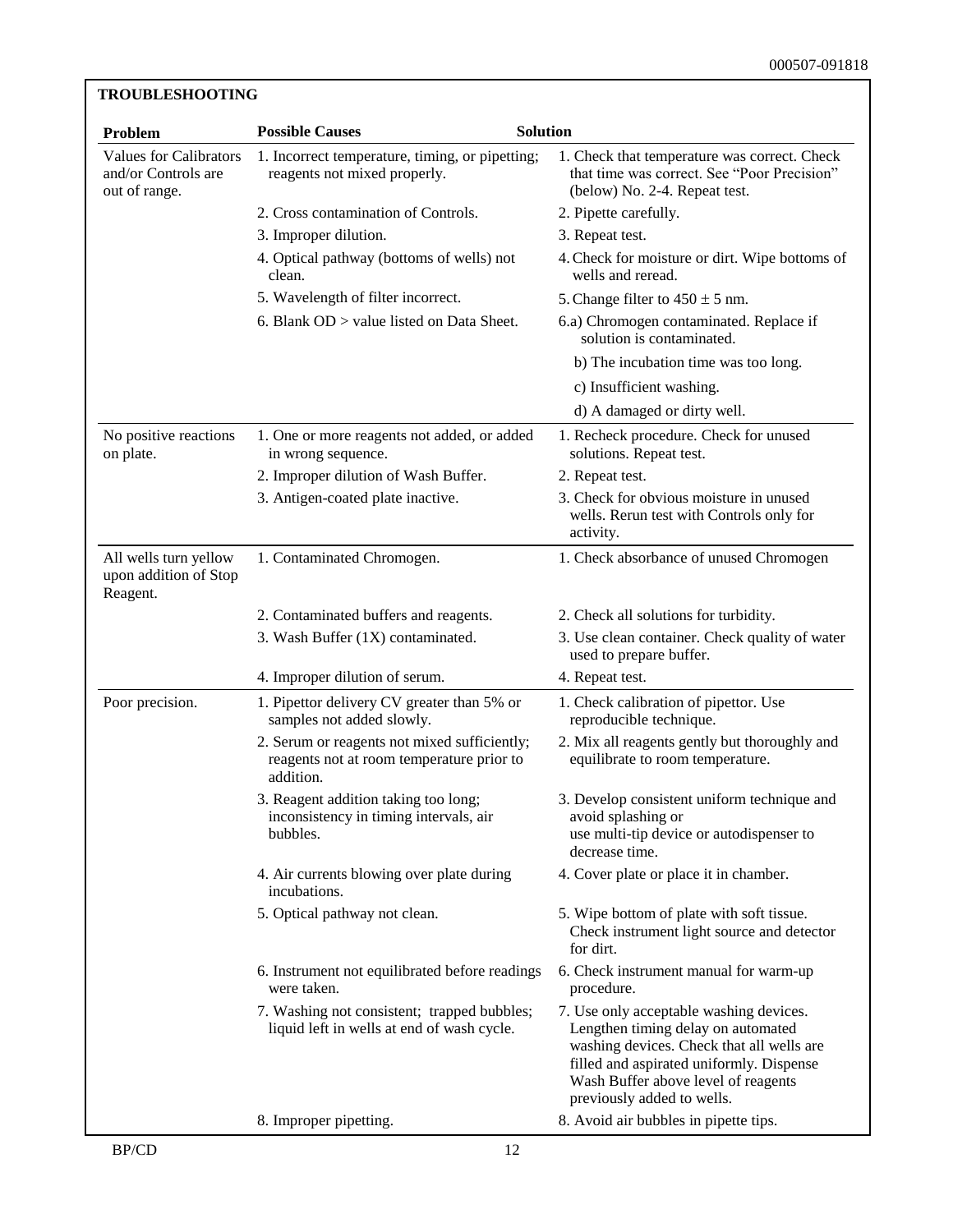#### **REFERENCES**

- **1.** Goddard DH and ME Moore. 1988. Common tests for rheumatoid factors: poorly standardized but ubiquitous. *Arthritis Rheum 31*:432-435.
- **2.** Teitsson I and H Valdimarsson. 1984. Use of monoclonal antibodies and F(ab')2 enzyme conjugates in ELISA for IgM, IgA and IgG rheumatoid factors. *J. Immunol. Methods 71*:149-165.
- **3.** Faith A, O Pontselli, A Unger, GS Panayi, and P Johns. 1982. ELISA assays for IgM and IgG rheumatoid factors. *J. Immunol. Methods 55*:169-177.
- **4.** Bampton JL, TE Cawston, MV Kyle, and BL Hazleman. 1985. Measurement of rheumatoid factors by an enzyme-linked immunosorbent assay (ELISA) and comparison with other methods. *Ann. Rheum. Dis. 44*:13-19.
- **5.** Karsh J., SP Halbert, E Klima, and AD Steinberg. 1980. Quantitative determination of rheumatoid factor by an enzyme-labeled immunoassay. *J. Immunol. Methods 32*:115-126.
- **6.** Shmerling RH and TL Delbanco. 1991. The rheumatoid factor: an analysis of clinical utility. *Am. J. Med. 91*:528-534.
- **7.** Jonsson T and H Valdimarsson. 1993. Is measurement of rheumatoid factor isotypes clinically useful? *Ann. Rheum. Dis. 52*:161-164.
- **8.** Swedler W, J Wallman, CJ Froelich, and M Teodorescu. 1997. Routine measurement of IgM, IgG, and IgA rheumatoid factors: high sensitivity, specificity, and predictive value for rheumatoid arthritis. *J. Rheumatol*. 24:1037-1044.
- **9.** Tuomi T. 1989. Which antigen to use in the detection of rheumatoid factors? Comparison of patients with rheumatoid arthritis and subjects with 'false positive' rheumatoid factor reactions. *Clin. Exp. Immunol. 77*:349-355.
- **10.** Garner RC. Testing of some benzidine analogues for microsomal activation to bacterial mutagens. *Cancer Lett.* 1975; 1:39-42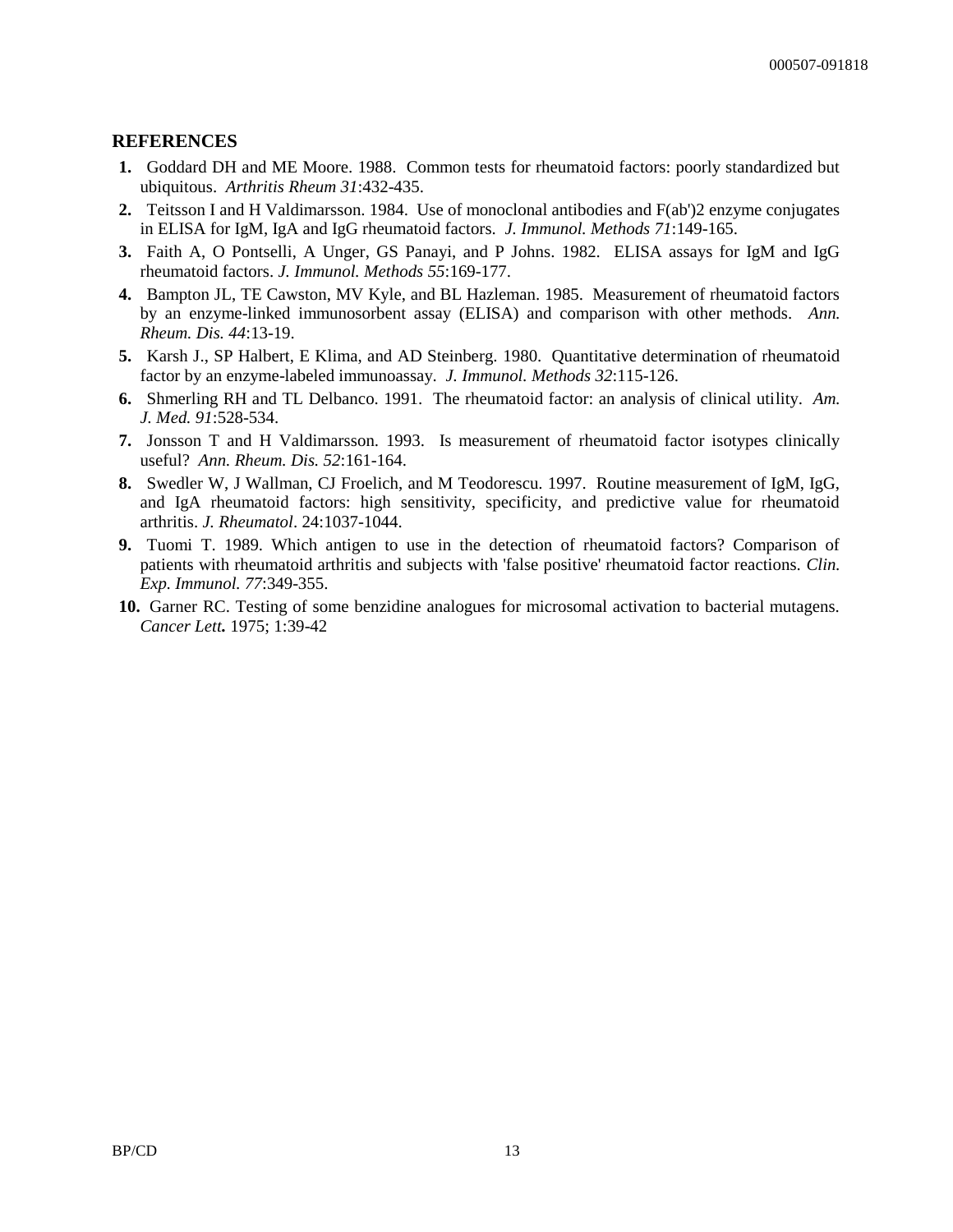

**Fig. 2a. Example for configuring minitubes in rack for RF testing.** (i) Using a single channel pipettor, transfer samples from minitubes in SECTOR I to microwells; (ii) Using a multichannel pipettor, transfer samples from minitubes in SECTOR II to microwells; (iii) Using a multichannel pipettor, transfer samples from minitubes in SECTOR III to microwells.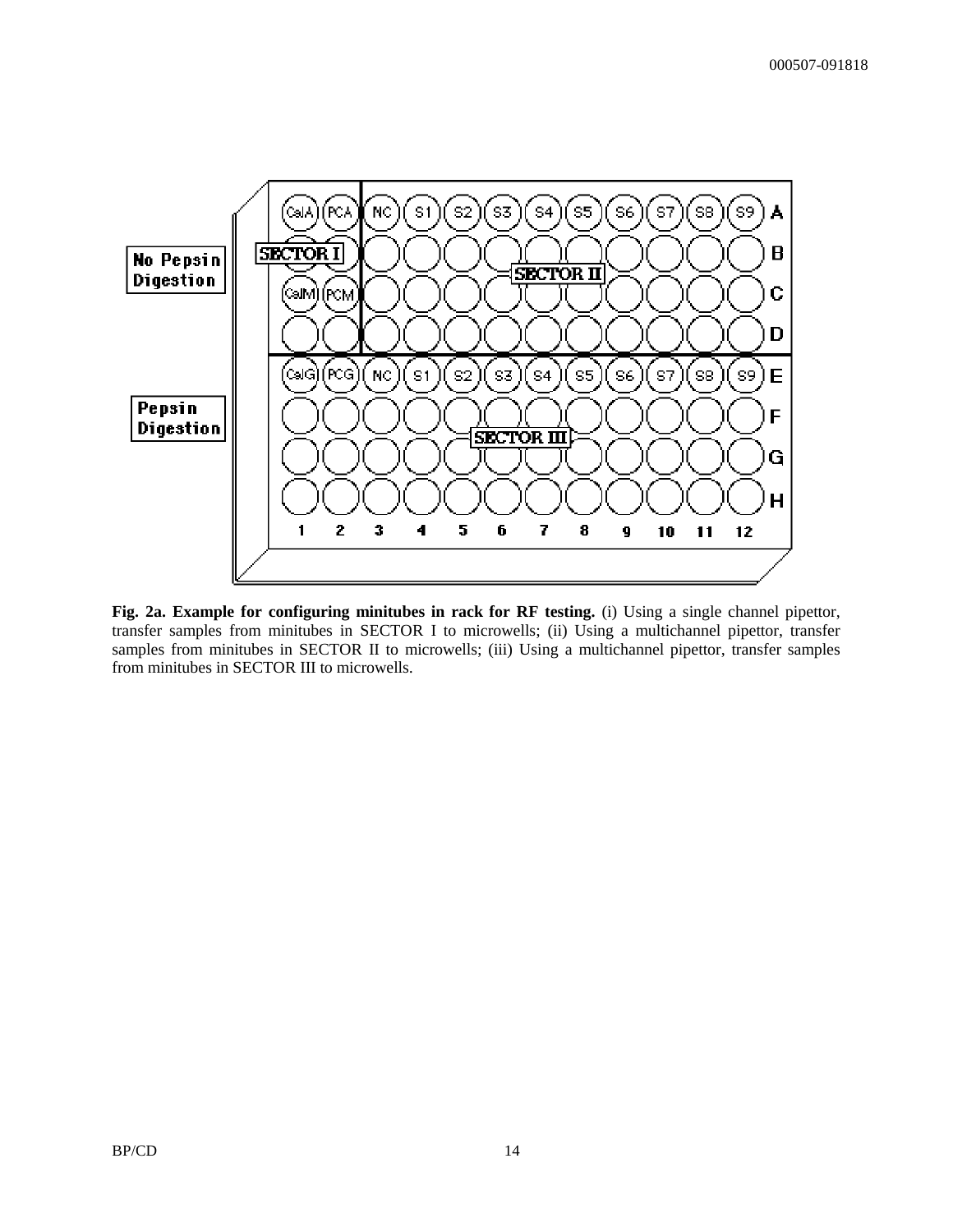

**Fig. 2b. Positions for Controls and Patient Specimens on RF 96-microwell plate.** SECTOR I receives samples from minitubes as shown. SECTOR II receives samples from minitubes in row A and SECTOR III receives samples from minitubes in row E. The symbol,  $(1)$ , indicates that all microwells receive the same sample.

|                         | <b>Key for Figures</b>                           |
|-------------------------|--------------------------------------------------|
|                         | CalM: RF-IgM Calibrator PCM: RF-IgM Pos. Control |
| CalA: RF-IgA Calibrator | PCA: RF-IgA Pos. Control                         |
| CalG: RF-IgG Calibrator | PCG: RF-IgG Pos. Control                         |
| S#: Patient Specimen    | NC: Negative Control                             |
|                         |                                                  |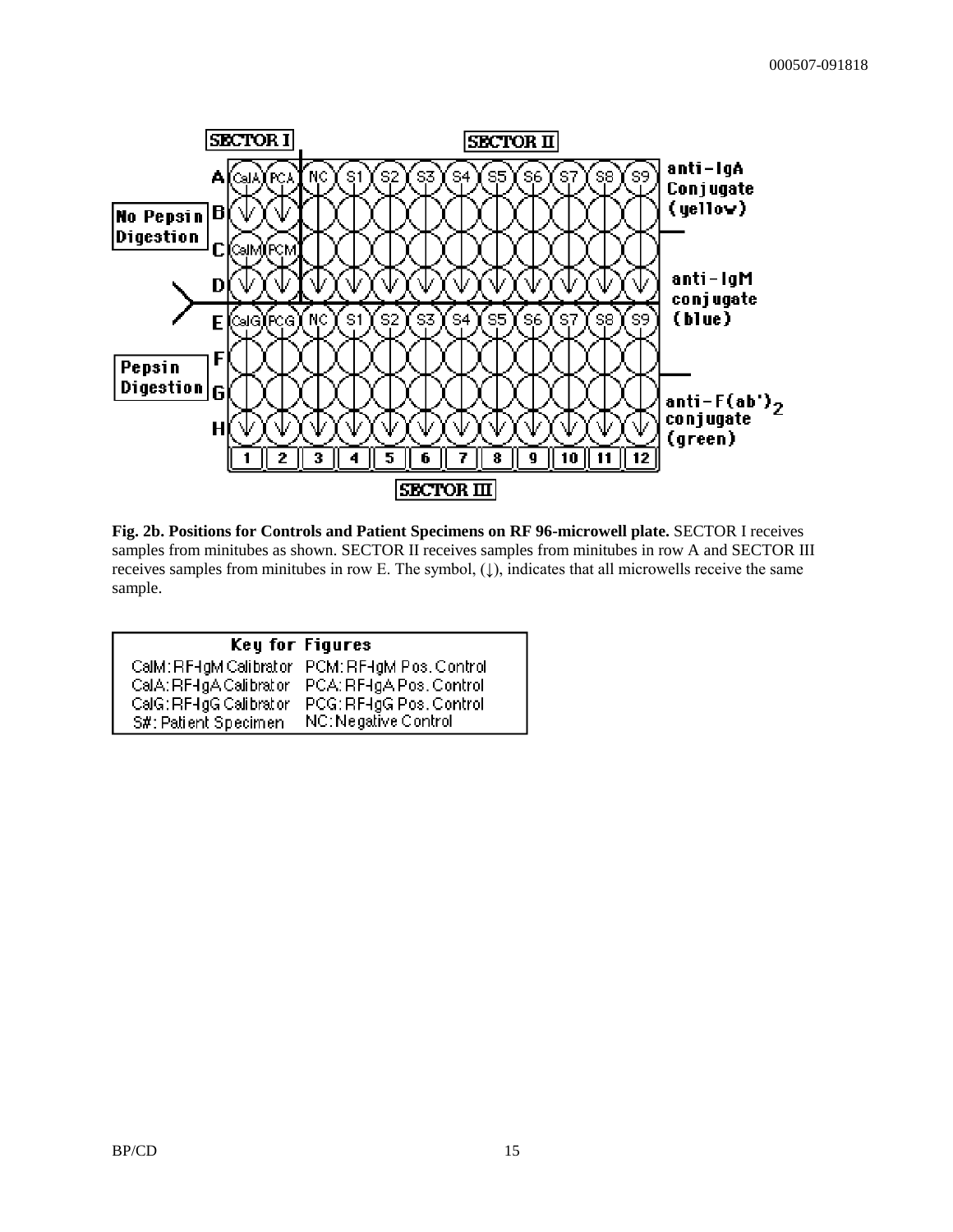

**Fig. 3.** Scattergrams of RF-IgM, RF-IgA, and RF-IgG levels among RA patients, Disease Controls and Normals. **Panel A**: RF-IgM levels; **Panel B**: RF-IgA Levels and **Panel C**: RF-IgG levels. **NL**: Normals (n=100); **RA**: rheumatoid arthritis (n=97); **SLE:** systemic lupus erythematosus (n=32); **Fibrositis** (n=22); **OA**: osteoarthritis (n=21); **PSS**: progressive systemic sclerosis (n= 8); **UCTD**: undifferentiated connective tissue diseases (n=12); **Misc**: miscellaneous non-inflammatory disorders (n=46); **React Arth**: reactive arthritis  $(n= 13)$  and **JRA**: juvenile rheumatoid arthritis  $(n=5)$ . Note log scale and  $(—)$  that shows upper limit of normal: RF-IgM, 25 I.U./mL; RF-IgG, 20 U/ml; and RF-IgA, 35 U/ml.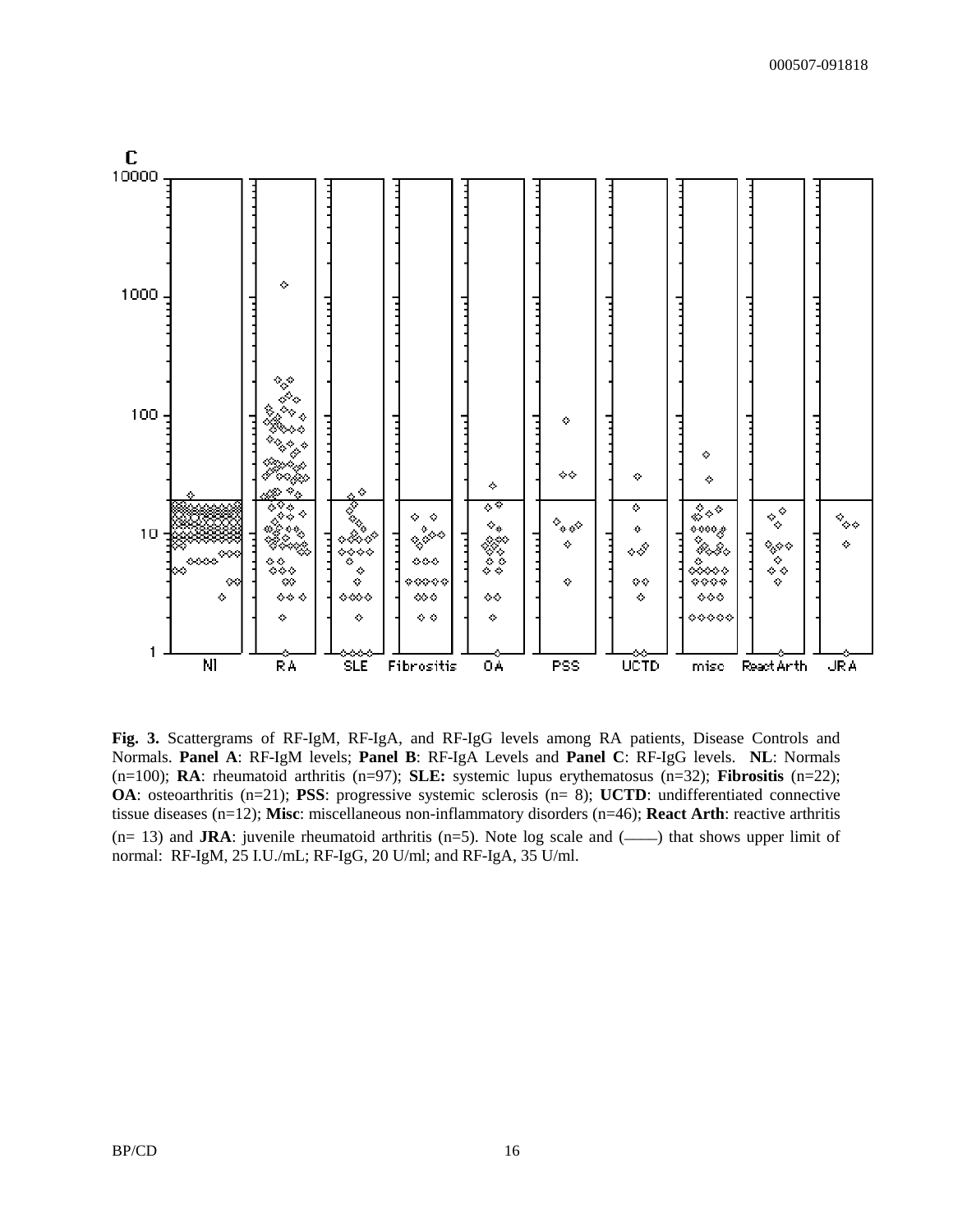(GB)(USA)(CDN) Expiry date (D)(A)(B)(CH) Verfallsdatum (F)(B)(CH)(CDN) Date de péremption (I)(CH) Data di scadenza (E) Fecha de caducidad (P) Data de validade (NL) Uiterste gebruiksdatum (DK) Udløbsdato (S) Utgångsdatum

(GB)(USA)(CDN) Consult instructions for use (D)(A)(B)(CH) Bitte  $\mathbf{i}$ Gebrauchsanweisung einsehen (F)(B)(CH)(CDN) Consultez la notice d'utilisation (I)(CH) Consultare le istruzioni per l'uso (E) Consulte las instrucciones de utilización (P) Consulte as instruções de utilização (NL) Raadpleeg de gebruikaanwijzing (DK) Se brugsanvisningen (S) Läs anvisningarna före användning

(GB)(USA)(CDN) In Vitro Diagnostic Medical Device (For In Vitro Diagnostic **IVD** Use) (D)(A)(B)(CH) Medizinisches In-vitro-Diagnostikum (zur In-vitro-Diagnostik) (F)(B)(CH)(CDN) Dispositif médical de diagnostic in vitro (Pour usage diagnostique in vitro) (I)(CH) Dispositivo medico per diagnostica in vitro (per uso diagnostico in vitro) (E) Dispositivo médico de diagnóstico in vitro (para uso diagnóstico in vitro) (P) Dispositivo médico para diagnóstico in vitro (Para utilização de diagnóstico "in vitro") (NL) Medisch hulpmiddel voor diagnostiek in vitro (Voor diagnostisch gebruik in vitro) (DK) Medicinsk udstyr til in vitro-diagnostik (Udelukkende til in vitro diagnostisk anvendelse) (S) Medicinteknisk produkt avsedd för in vitro-diagnostik (För in vitrodiagnostiskt bruk)

(GB)(USA)(CDN) Lot / Batch Number (D)(A)(B)(CH) Charge / Chargennummer **ILOT** (F)(B)(CH)(CDN) Lot / Code du lot (I)(CH) Lotto / Numero di lotto (E) Lote / Código de lote (P) Lote / Código do lote (NL) Lot-/Partijnummer (DK) Lot / Batchkode (S) lot / Satskod



(GB)(USA)(CDN) Manufactured by (D)(A)(B)(CH) Hergestellt von (F)(B)(CH)(CDN) Fabriqué par (I)(CH) Prodotto da (E) Fabricado por (P) Fabricado por (NL) Vervaardigd door (DK) Fabrikation af (S) Tillverkad av

(GB)(USA)(CDN) Catalogue Number (D)(A)(B)(CH) Bestell-Nummer **REF** (F)(B)(CH)(CDN) Numéro de référence (I)(CH) Numero di riferimento (E) Número de referencia (P) Número de referência (NL) Referentienummer (DK) Referencenummer (S) Katalognummer

 $_{\text{e}8\textdegree}$  (GB)(USA)(CDN) Store at between (D)(A)(B)(CH) Lagerung bei zwischen (F)(B)(CH)(CDN) Conserver à entre (I)(CH) Conservare a tra (E) Conservar a temp. entre (P) Armazene a entre (NL) Bewaar bij tussen (DK) Opbevares mellem (S) Förvaras vid



(GB)(USA)(CDN) Contains sufficient for x tests (D)(A)(B)(CH) Inhalt ausreichend für x Tests (F)(B)(CH)(CDN) Contient suffisant pour x tests (I)(CH) Contenuto sufficiente per x test (E) Contiene suficiente para x pruebas (P)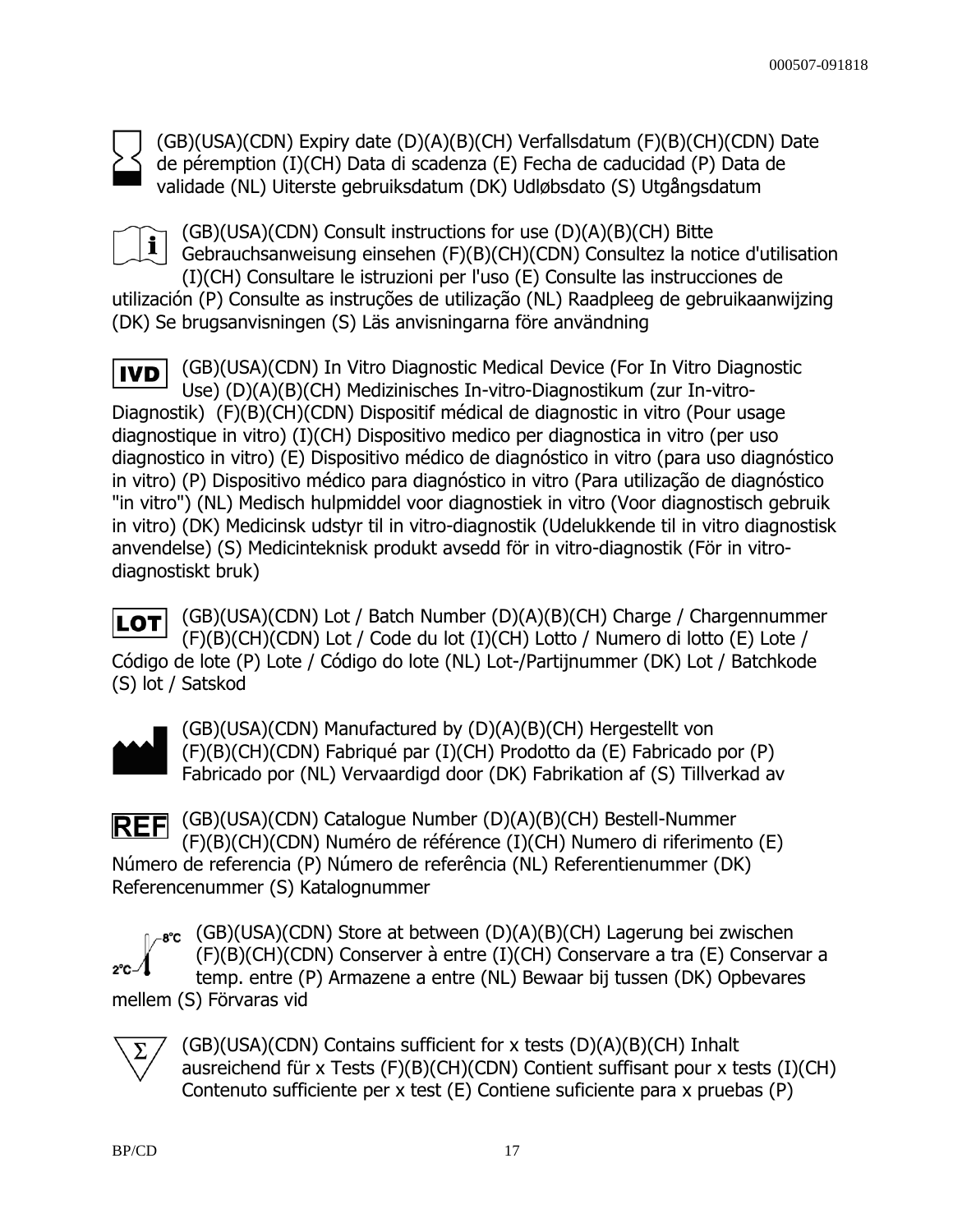Contém suficiente para x testes (NL) Bevat voldoende voor x bepalingen (DK) Indeholder tilstrækkeligt til x prøver (S) Innehàllet räcker till x analyser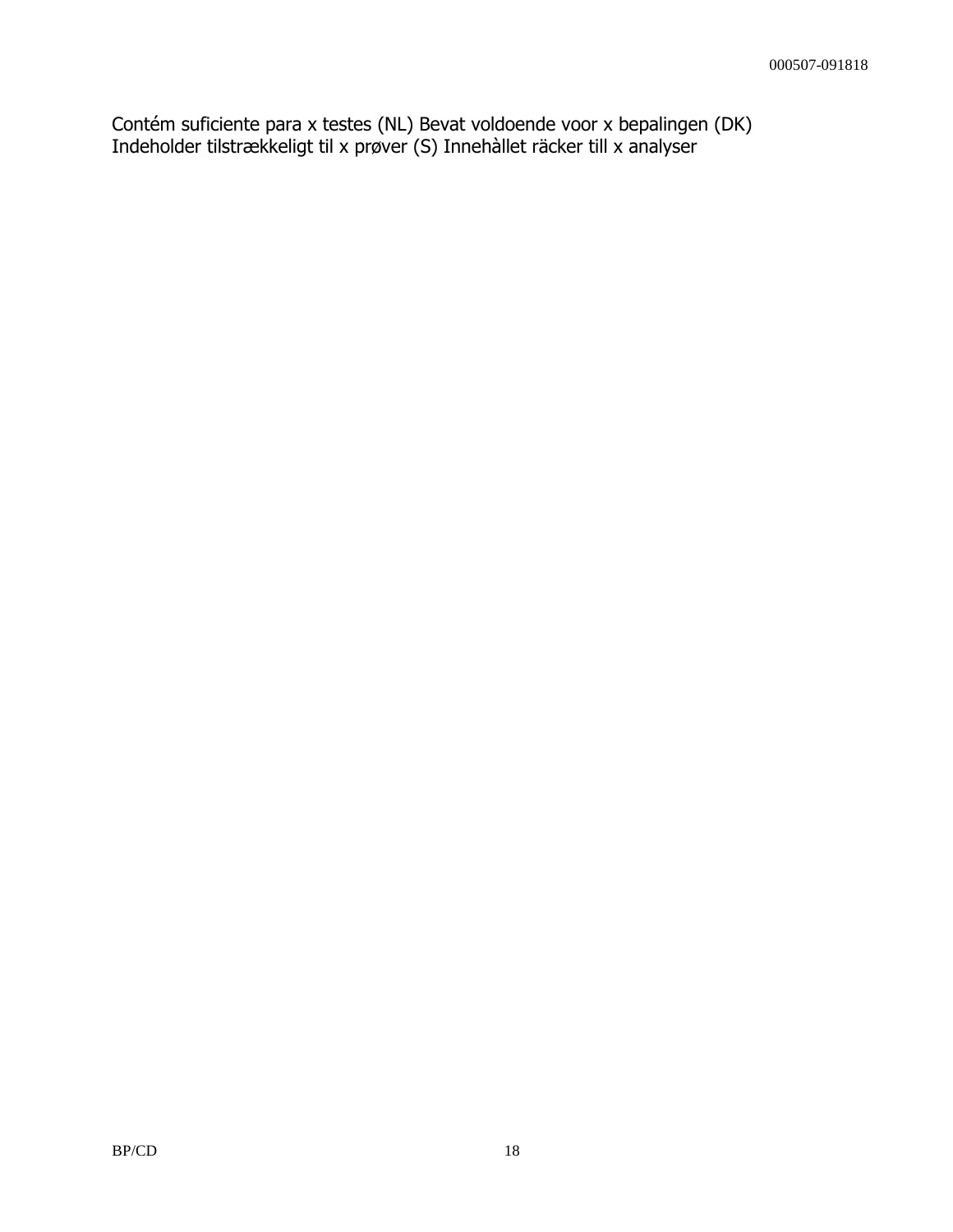#### **NOTES:**

**TheraTest Laboratories, Inc. 1120 N. DuPage Ave. Lombard, IL 60148 USA**

> **Tel: 1-800-441-0771 1-630-627-6069**

**Fax: 1-630-627-4231 e-mail: [support@TheraTest.com](mailto:sm@TheraTest.com) [www.TheraTest.com](http://www.theratest.com/)**